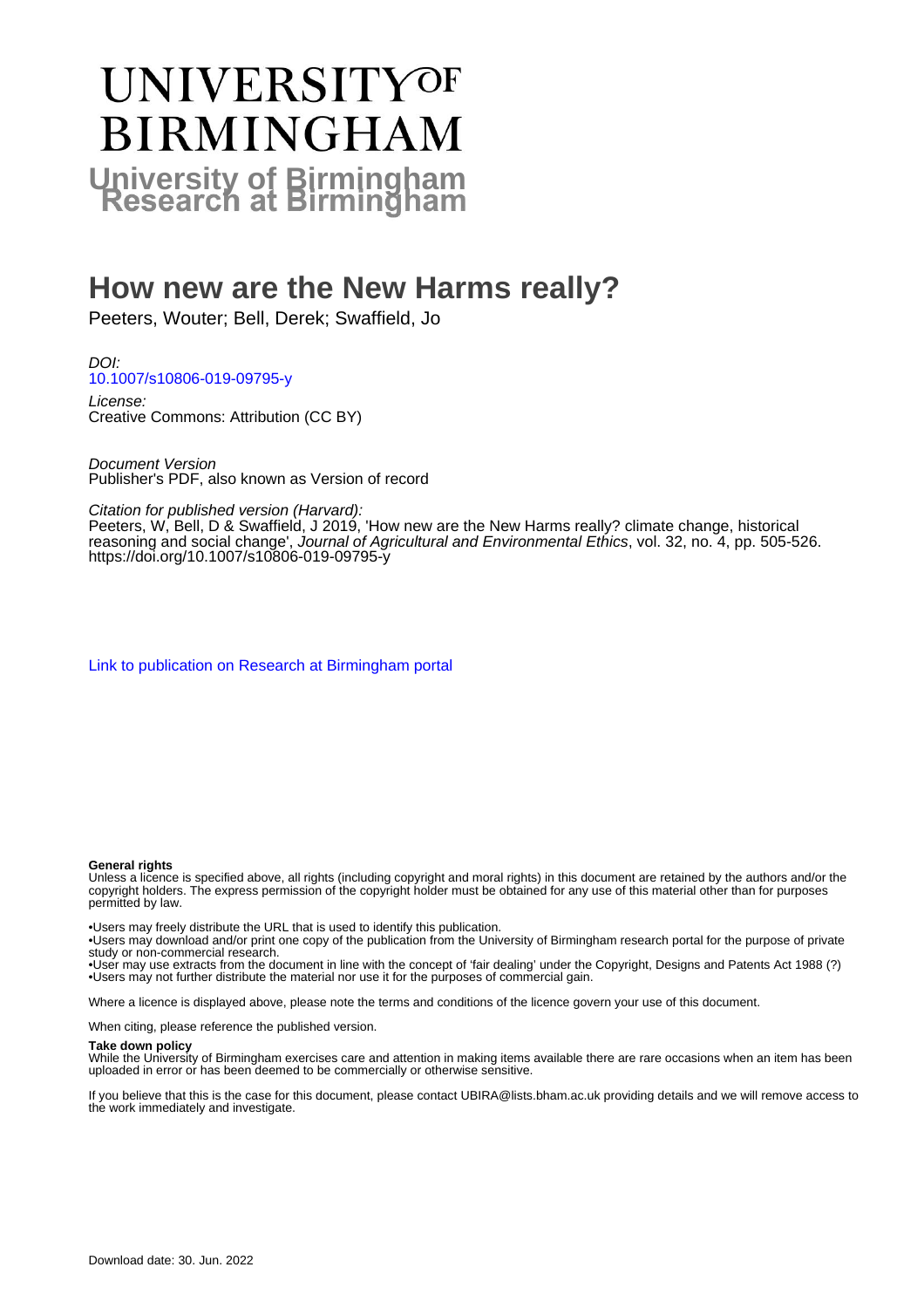**ARTICLES**



# **How New are** *New Harms* **Really? Climate Change, Historica[l](http://crossmark.crossref.org/dialog/?doi=10.1007/s10806-019-09795-y&domain=pdf)  Reasoning and Social Change**

 $W$ outer Peeters<sup>[1](http://orcid.org/0000-0002-6427-9085)</sup>  $\bullet$  · Derek Bell<sup>2</sup> · Jo Swaffield<sup>2</sup>

Accepted: 16 July 2019 © The Author(s) 2019

#### **Abstract**

Climate change and other contemporary harms are often depicted as *New Harms* because they seem to constitute unprecedented challenges. This *New Harms Discourse* rests on two important premises, both of which we criticise on empirical grounds. First, we argue that the *Premise of changed conditions of human interaction*—according to which the conditions regarding whom people affect (and how) have changed recently and which emphasises the diference with past conditions of human interaction—risks obfuscating how humanity's current predicament is merely the transient result of long-term, gradual processes and developments. Second, we dispute the *Premise that New Harms have certain features that render them new* and argue that *New Harms* share characteristics with other (past) harms. On the basis of these premises, the *New Harms Discourse* concludes that climate change is a unique social challenge that requires radically new moral thinking, but we argue that this *Uniqueness Myth* distracts attention from the valuable lessons we can draw from humanity's successes and failures in dealing with past harms. We will illustrate how action to tackle climate change and other complex, systemic harms *can* be informed by the interdisciplinary study of historic harms. We will argue that rejecting the *New Harms Discourse* is not only empirically justifed, it also gives cause for optimism, because it opens up the possibility to draw upon the past to face problems in the present and future.

**Keywords** Climate change · Historiography · Morality · Social change · Abolition movement

 $\boxtimes$  Wouter Peeters w.peeters@bham.ac.uk

<sup>&</sup>lt;sup>1</sup> Centre for the Study of Global Ethics, University of Birmingham, ERI Building (148), Birmingham B15 2TT, UK

<sup>&</sup>lt;sup>2</sup> Department of Politics, Newcastle University, Politics, 40-42 Great North Road, Newcastle upon Tyne NE1 7RU, UK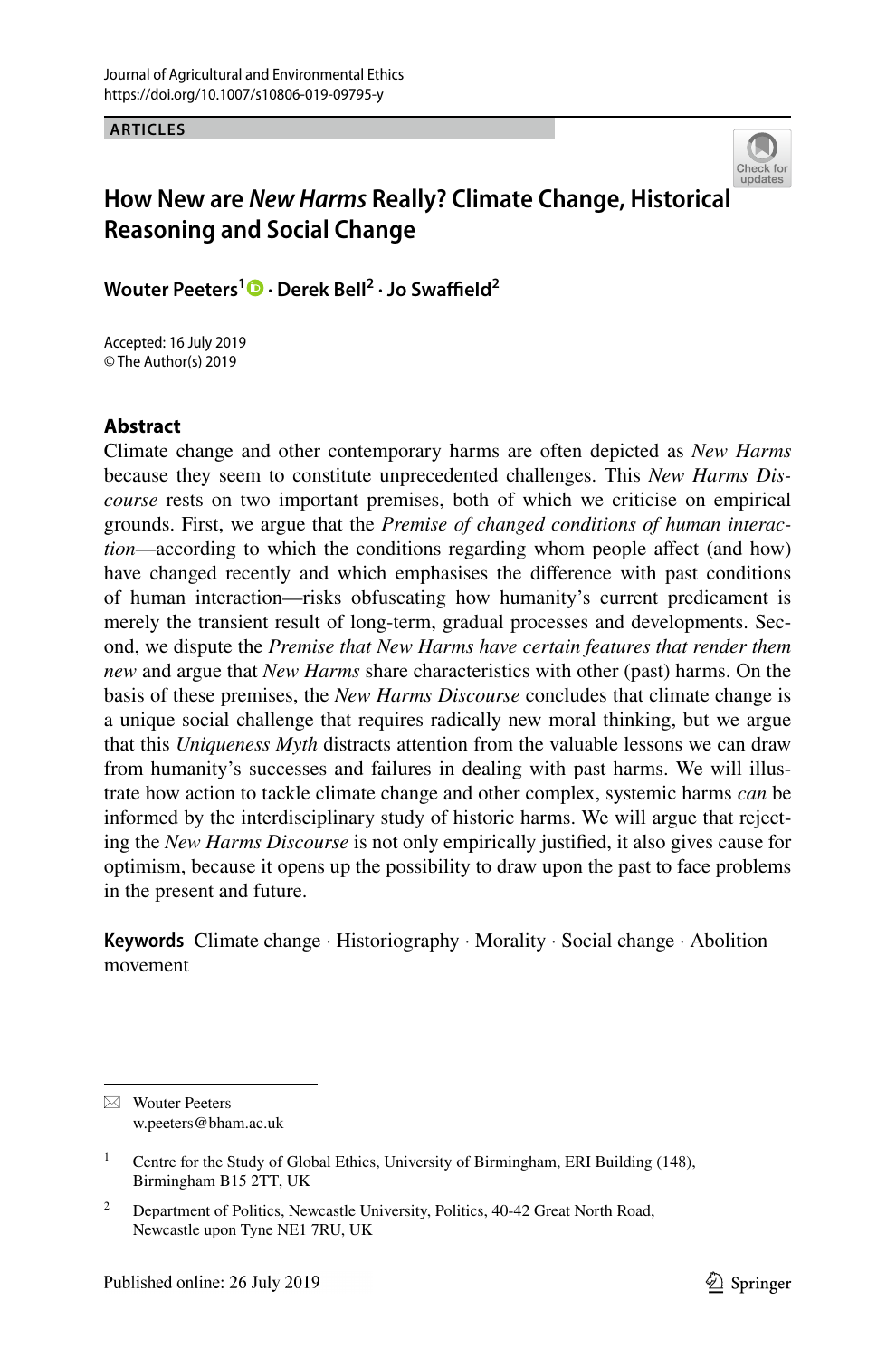#### <span id="page-2-1"></span>**Introduction**

Anthropogenic climate change is caused by the atmospheric accumulation of greenhouse gases emitted by billions of past and currently living people. Already occurring and future predicted impacts on human life include increased mortality, food and water insecurity, the spread and exacerbation of diseases, and conficts resulting from resource scarcity (IPCC [2014;](#page-21-0) Watts et al. [2018;](#page-22-0) WHO [2018](#page-22-1)). Unabated climate change thus violates the human rights of current as well as future vulnerable people, including their rights to life, adequate food and water, health, and self-determination (Bell  $2013$ ; Office of the United Nations High Commissioner for Human Rights [2009\)](#page-21-1).

Lichtenberg ([2010,](#page-21-2) [2014,](#page-21-3) chapter 4) has identifed climate change as a prime example of what she calls *New Harms*. She argues that climate change and other contemporary harms (such as other environmental problems and harms associated with injustice and exploitation in global supply chains) difer in important respects from more familiar harms, and this makes them difficult to avoid or prevent. Versions of this argument are widely endorsed in discussions of climate change (see, for example, Cripps [2013,](#page-20-1) 2; Jamieson [2006](#page-21-4), 475–477, [2011,](#page-21-5) 49–50, [2014,](#page-21-6) 148–150). Moreover, Moser and Dilling ([2006,](#page-21-7) 497–498) observe that the belief that climate change constitutes an unprecedented challenge is common in the general public and among climate change communicators.<sup>[1](#page-2-0)</sup> Lichtenberg  $(2010, 558)$  $(2010, 558)$  $(2010, 558)$  neatly sums up the essence of what we will call the *New Harms Discourse* when she argues that:

'over the past few decades, something has changed. We see – or, in many cases, others inform us in no uncertain terms – that our most humdrum activities may harm people in myriad ways we have never thought about before. And because these activities are seamlessly woven into our normal routines, ceasing to engage in these "New Harms" is not at all easy – not simply a matter of refraining from things we never would have dreamed of doing in the frst place, like killing and raping and robbing. Not harming people turns out to be difficult and to require our undivided attention.'

In this article, we argue that the *New Harms Discourse* leads to exaggeration of the uniqueness of climate change, and, consequently, delays action by suggesting that we need radically new thinking rather than learning from historic efforts to address relevantly similar harms.

The *New Harms Discourse* can be disaggregated into three claims. The frst is that the conditions of human interaction have changed relatively recently, largely because new technologies have enabled each of us to connect with and afect many more people than was possible for previous generations. We will call this the *Premise that there are new conditions of human interaction*. *Prima facie*, it seems a plausible empirical claim. However, in "The *[Premise That There are New Conditions](#page-4-0) [of Human Interaction](#page-4-0)*" section, we will argue that it is an over-simplifcation of the

<span id="page-2-0"></span><sup>&</sup>lt;sup>1</sup> For similar statements of this belief in the public domain, see for example UN (n.d) and WFP [\(2015](#page-22-2)).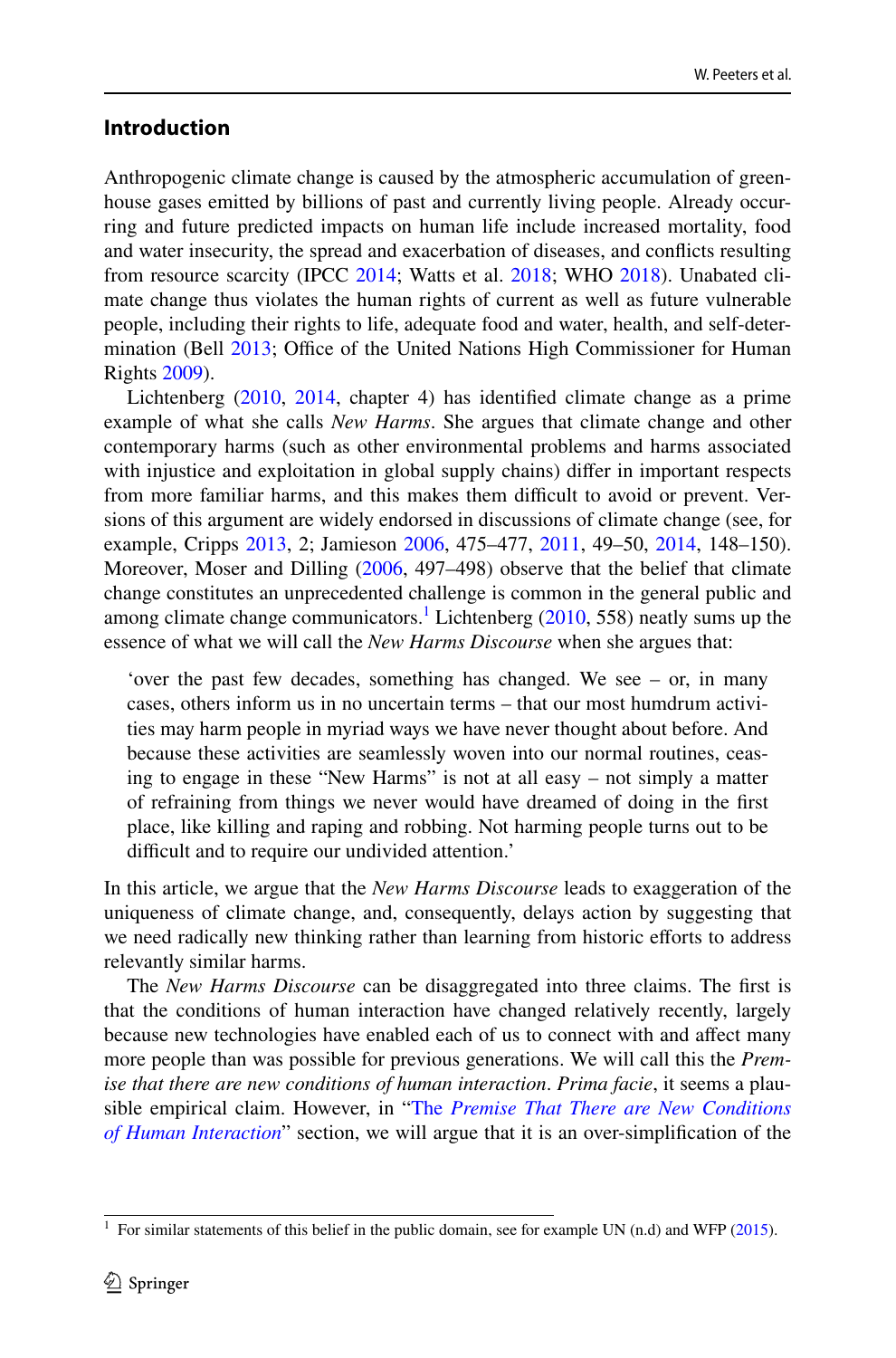long-term, gradual processes of which current conditions of human interaction are merely the momentary, transient result.

The second claim of the *New Harms Discourse* starts from the observation that the new conditions of human interaction enable new forms of harm that are especially difficult to avoid or prevent. Ordinary people contribute to *New Harms* that afect other people near and far, now and in the future, through ordinary activities that are difcult to refrain from (Lichtenberg [2010](#page-21-2), 558–559). We believe that this refects an important empirical truth, namely, that some complex harms are much more difcult to avoid or prevent than others. However, the *New Harms Discourse* seems to further claim that because of these features, climate change and other *New Harms* are *novel* challenges. We believe that this claim, which we will call the *Premise that New Harms have certain features that render them new*, is empirically problematic. In "The *[Premise That New Harms have Certain Features That Render](#page-8-0) [Them New](#page-8-0)*" section, we will argue that there are morally and politically significant *similarities* between climate change and two important historic harms (slavery and air pollution in London in the eighteenth-century), while there are important *dissimilarities* between climate change and the depletion of the ozone layer (even though this would qualify as a *New Harm* as well).

The third claim of the *New Harms Discourse* appears to follow from the frst two claims. If both *Premises* were true, then there would be a radical break from the past. With Moser and Dilling ([2006,](#page-21-7) 497), we call this claim that 'climate change is a unique social challenge—we've never had to deal with anything like it' the *Uniqueness Myth*. The implication of this claim is that one should not expect the study of history to help us to address *New Harms*, because the latter seem to present unprecedentedly difficult challenges that require radically new thinking. This conclusion is exemplifed by Lichtenberg ([2010,](#page-21-2) 558–559, [2014](#page-21-3), 74), who argues that the classical harm principle no longer suffices to explain the ways our behaviour affects others, and by Jamieson's  $(2006, 480, 2014, 186-193)$  $(2006, 480, 2014, 186-193)$  $(2006, 480, 2014, 186-193)$  $(2006, 480, 2014, 186-193)$  call for an ethics for the Anthropocene, with green virtues (such as humility, temperance, mindfulness, cooperativeness, and respect for nature) at the heart of it.

The social change required for the transition to a just and sustainable society is daunting. However, we believe that it would be a mistake to exaggerate the uniqueness of contemporary harms, since the empirical basis for such a claim is unfounded. Moreover, the *Uniqueness Myth* is a signifcant obstacle to addressing climate change and other contemporary harms because it impedes drawing lessons from humanity's successes and failures in dealing with past harms. In contrast, however, as we will illustrate in "The *Uniqueness Myth* [and Lessons from History for Social](#page-15-0) [Change](#page-15-0)" section, action to tackle climate change can be informed by the interdisciplinary study of historic harms. We do not need to wait for radically new moral and political thinking to address *New Harms*, because they are not really so new. Rather, we agree with Moser and Dilling [\(2006](#page-21-7), 498), who argue that 'pointing out how we have made similarly long-term, radical social transitions in the past can help mobilize people and put the challenge into proper perspective.'

Our critique of the *New Harms Discourse* exemplifes the historically-informed, inter-disciplinary approach to climate change that we advocate. In particular, we draw on two modes of historical reasoning to challenge the central premises of the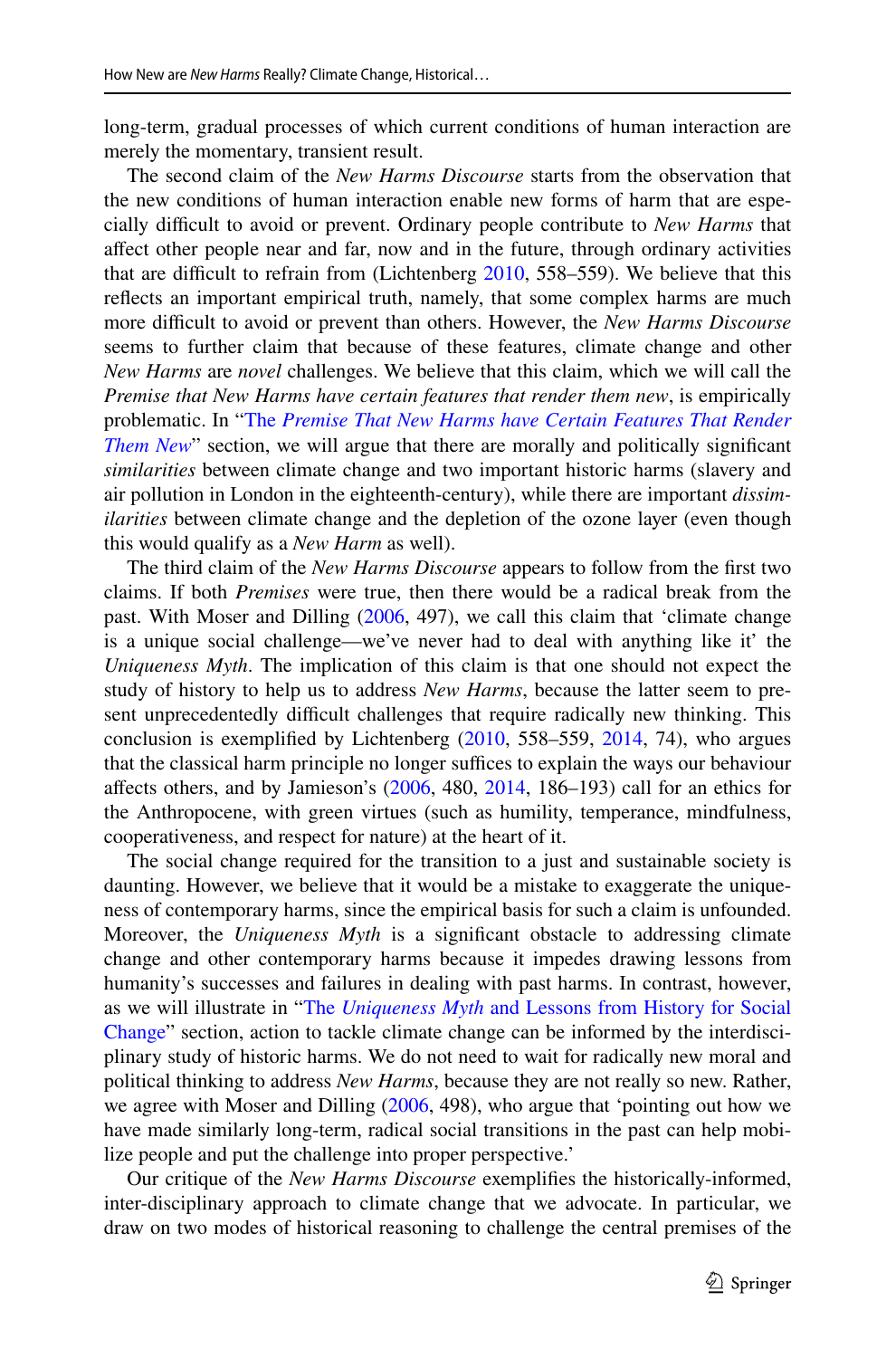*New Harms Discourse.* First, we argue that careful *sequential thinking*, which situates the present in the context of long-term and gradual trajectories, can be used to challenge the *Premise that there are new conditions of human interaction*. Second, we argue that *analogical thinking*, which enables critical thinking about the present by drawing careful analogies with other (past and present) cases, can be used to challenge the *Premise that New Harms have certain features that render them new*. As historians argue, the study of history cultivates critical refection on contemporary problems, and facilitates the development of a considered view on matters of public concern (Connell-Smith and Lloyd [1972](#page-20-2); Tosh [2008](#page-21-8)). We will argue that rejecting the *New Harms Discourse* is not only empirically justifed, it also gives cause for optimism, because it opens up the possibility to draw upon the past, which is a rich experiential resource, to face serious problems in the present and future (see also Connell-Smith and Lloyd [1972,](#page-20-2) 79; Hobsbawn [2007,](#page-20-3) 35; Tosh [2008](#page-21-8), 7).

#### <span id="page-4-0"></span>**The** *Premise That There are New Conditions of Human Interaction*

In this section, we will frst present the *Premise that there are new conditions of human interaction*, and introduce *sequential thinking*. Subsequently, we will argue that the *Premise* is empirically mistaken. Although we acknowledge that the conditions of human interaction have changed over time, we will argue that they are merely the transient result of long-term, gradual processes.

#### **New Conditions of Human Interaction and Sequential Thinking**

According to the *New Harms Discourse*, conventional moral concepts have developed in low-population, low-technology societies, with seemingly unlimited access to land and other natural resources (Jamieson  $1992$ ,  $148$ ,  $2014$ ,  $147$ ). Scheffler ( $1995$ , 227) argues that conventional morality is supported by 'a widespread though largely implicit conception of human social relations as consisting primarily in small-scale interactions, with clearly demarcated lines of causation, among independent individual agents.' These conditions regarding whom people afect (and how), it is argued, have changed: global processes and dynamics have gained increasing relevance in our daily lives, since our everyday activities can afect countless people, and this gives rise to new ethical dilemmas (Lichtenberg [2010,](#page-21-2) 558, [2014,](#page-21-3) 73–76; Parft [1987](#page-21-11), 86; Scheffler [1995](#page-21-10), 232; Widdows [2011,](#page-22-3) 4-5).

The *Premise that there are new conditions of human interaction* implies a sharp distinction between past and present conditions of human interaction. The proponents of this *Premise* tend to suggest that these new conditions have come into being only relatively recently. However, there remains considerable disagreement regarding a more precise moment in history for the onset of the new conditions of human interaction. Widdows [\(2011](#page-22-3), 4) states that *globalisation* and accompanying political, technological and social advances raise new dilemmas. Jamieson ([1992,](#page-21-9) 149–150) contends that changing the climate could not have been done 'until recently,' and contrasts global climate change with the pollution of London in the eighteenth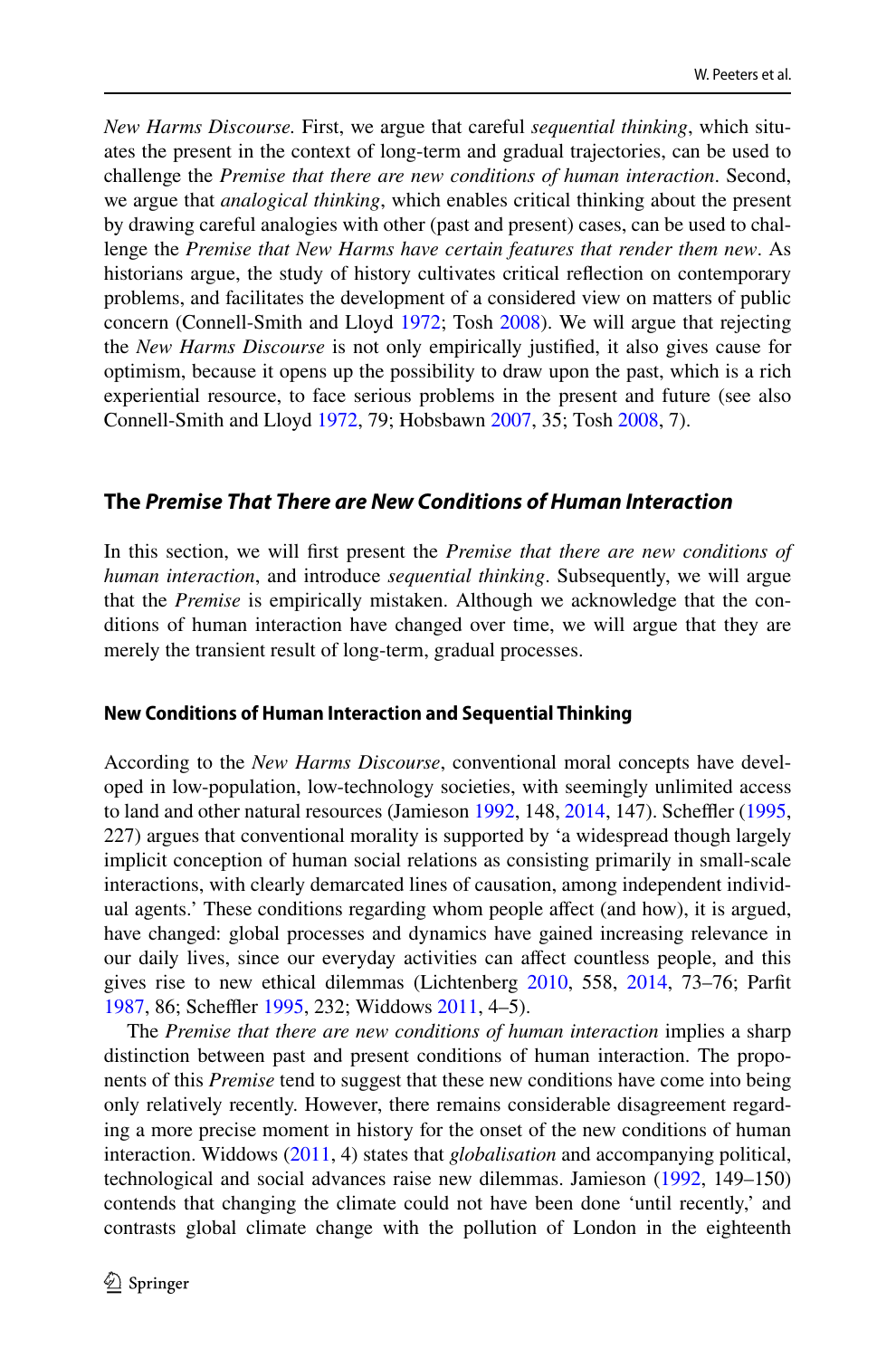century (see ["Climate Change, the Eighteenth-Century Pollution of London and the](#page-13-0) [Depletion of the Ozone Layer"](#page-13-0) section below). Parft [\(1987](#page-21-11), 86) assumes that until the twentieth century most of mankind lived in small communities while 'each of us can now, in countless ways, afect countless other people.' Lichtenberg [\(2010](#page-21-2), 558, emphasis added) sets an even more recent cut-off point, stating that 'over the past *few decades*, but especially in the past *few years* … we have learned how our ordinary habits and conduct contribute to harming other people near and far, now and in the future.<sup>['2](#page-5-0)</sup>

Although we do not contest that conditions of human interaction have changed, historians argue that historical change is 'incremental and securely moored in a sequence of developments stretching back in time' (Tosh [2008,](#page-21-8) 43). Tosh ([2008,](#page-21-8) 43) argues that the habitual interpretation framework of historians is made up by process and development, and that their object of study is events in sequence, rather than isolated events. This mode of thinking can be called *sequential thinking*, and it contributes to understanding the course of human development in the past as well as to understanding how the present situation has come about: 'how we got from "then" to "now" enables us to define where we are more exactly' (Tosh  $2008$ ,  $43-44$  $43-44$  $43-44$ ).<sup>3</sup> The present does not appear out of nowhere; the causal roots of the present conditions can always be traced back to the past, although rather than static, this is a study of movement and change. Hence, the past always conditions the present, and the putative novelty of the present is never new in an absolute sense, but rather 'the new acting on the past, and vice versa' (Tosh [2008,](#page-21-8) 53).

This is not to say that there are no signifcant milestones and surges in intensifcation in past processes and development, and since these trajectories are still unfolding, humanity is likely to see similar revolutions in the future. Sequential thinking does not rule out moments of rupture, but their implied abruptness 'is diluted by an acute sense of the slower trajectories of change and the enduring continuities that revolution left untouched' (Tosh [2008,](#page-21-8) 43). Even significant revolutions should be understood in their historical context as the momentary and transient culmination of long-term, incremental developments that extend beyond them into the future.<sup>[4](#page-5-2)</sup>

In this light, sequential thinking provides the means by which to understand past developments, to critically refect on the present, and to possibly disclose future developments. According to Plumb [\(1969](#page-21-12), 106), it is indeed the purpose of historical investigation 'to produce answers, in the form of concepts and generalizations, to the fundamental problems of historical change in the social activities of men [sic].'

<span id="page-5-0"></span> $2$  It can be argued that Lichtenberg here does not claim that such harms have not occurred until only recently, but rather that we now are *aware* of how our ordinary conduct harms people near and far. We will return to this issue in ["Climate Change and Slavery](#page-10-0)" section below, where in the comparison of climate change with slavery we will hold that this claim is empirically inaccurate.

<span id="page-5-1"></span> $3$  It is worth mentioning that Harari [\(2015](#page-20-4)) popularises this long-term, sequential view of history in his bestselling book *Sapiens: A brief history of humankind*. He shows how humanity's current conditions are the (transient) result of a developmental process stretching back thousands of years and exhibiting multiple revolutions.

<span id="page-5-2"></span>In addition, Wallerstein [\(1979](#page-22-4), 269) argues that it would be false to assume that premodern systems were unchanging while the modern world-system makes (technological) change its central focus, because premodern societies were constantly changing and the modern world is, in fact, a slow-changing world.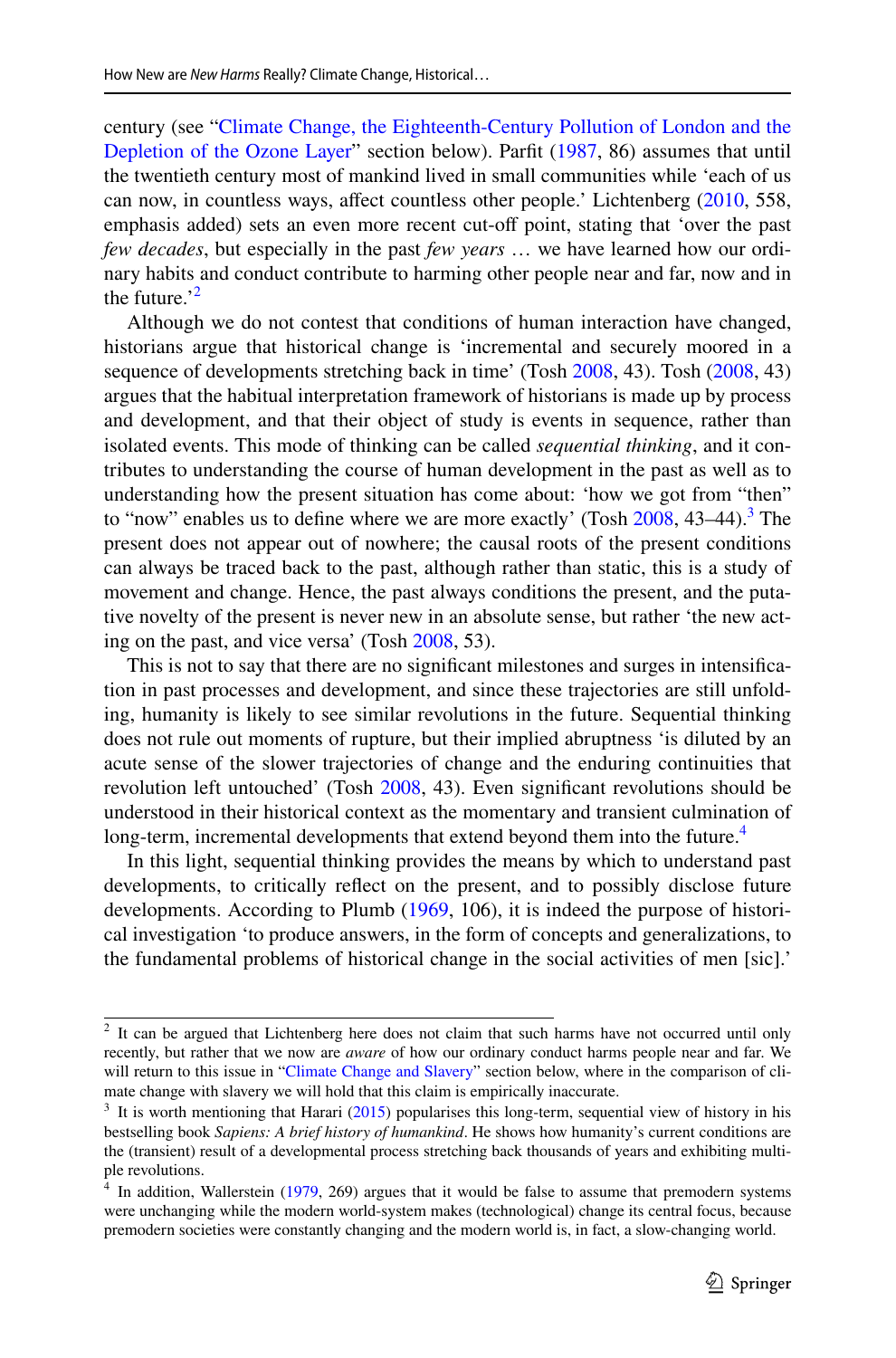These answers can be used to deepen understanding about society in the present, and such more profound self-awareness will help mould human attitudes and human actions (Plumb [1969,](#page-21-12) 106). By learning how today's world has been shaped and constructed by past developments, we can more realistically see how it can change (Green [2016](#page-20-5), 76; Hobsbawn [2007](#page-20-3), 57; Tosh [2008,](#page-21-8) 57–59, [2015,](#page-21-13) 33).

In the next subsection, we will use sequential thinking to argue that the *Premise that there are new conditions of human interaction* over-simplifes the historic processes of the globalisation of economic relations, mass communication, and anthropogenic disturbance of the natural environment.

## **Globalisation of Economic Relations, Mass Communication, and Anthropogenic Disturbance of the Natural Environment**

A common theme in the presentation of the *Premise that there are new conditions of human interaction* is that the changes in the conditions of human interaction are related to globalisation. However, if this is true, then it can be questioned whether these conditions have changed *recently* (as especially Lichtenberg and Parft presuppose). Globalisation has been a process that spans centuries to millennia, and the conditions regarding whom people affect (and how) have not been limited to smallscale interactions for much longer than a few decades (cf. Lichtenberg) or little over a century (cf. Parft).

Consider for example economic relations, which have signifcantly and rapidly developed after the Second World War, and are truly global today. However, these recent intensifcations have occurred in a context of long-term and gradual globalisation processes. For example, world system analysis traces the rise of the capitalist world-economy back to the sixteenth century (Wallerstein [1979](#page-22-4), 271). Frank ([1998,](#page-20-6) 52) argues that 'contrary to widespread doubts and denials, there was a single global world economy with a worldwide division of labor and multilateral trade from 1500 onwards,' and that the roots of this world economy in Afro-Eurasia extended back for millennia. According to Martell [\(2017](#page-21-14), 33), globalisation at least goes back to the rise of industrialism and capitalism, but an even longer-term view shows globalisation going back centuries before this and emerging in its earliest forms from the East. For example, institutions vital to more recent globalisation—such as coins, paper money and complex bureaucracy—are legacies from pre-modern extended relations in Chinese and Arab mini-globalisations (Martell [2017](#page-21-14), 34). Gills and Frank ([1990\)](#page-20-7) trace back the onset of the world system even further, arguing that its development began 5000 years ago, with origins in Mesopotamia, Egypt, and Indus.

This is not to say that the globalisation of economic relations has been a smooth process. It is rather characterised by signifcant milestones and surges in intensifcation, including the prosperous trade along the Silk Route during the Han-Dynasty (206 BCE–220 CE), the ffteenth-century Portuguese and Spanish Discoveries, the birth of the Westphalian system in 1648, the end of the Second World War, the end of the Cold War, and the establishment of the World Trade Organisation in 1995. Nonetheless, it is clear that current conditions of globalised economic relations are predicated on a sequence of developments stretching back in time.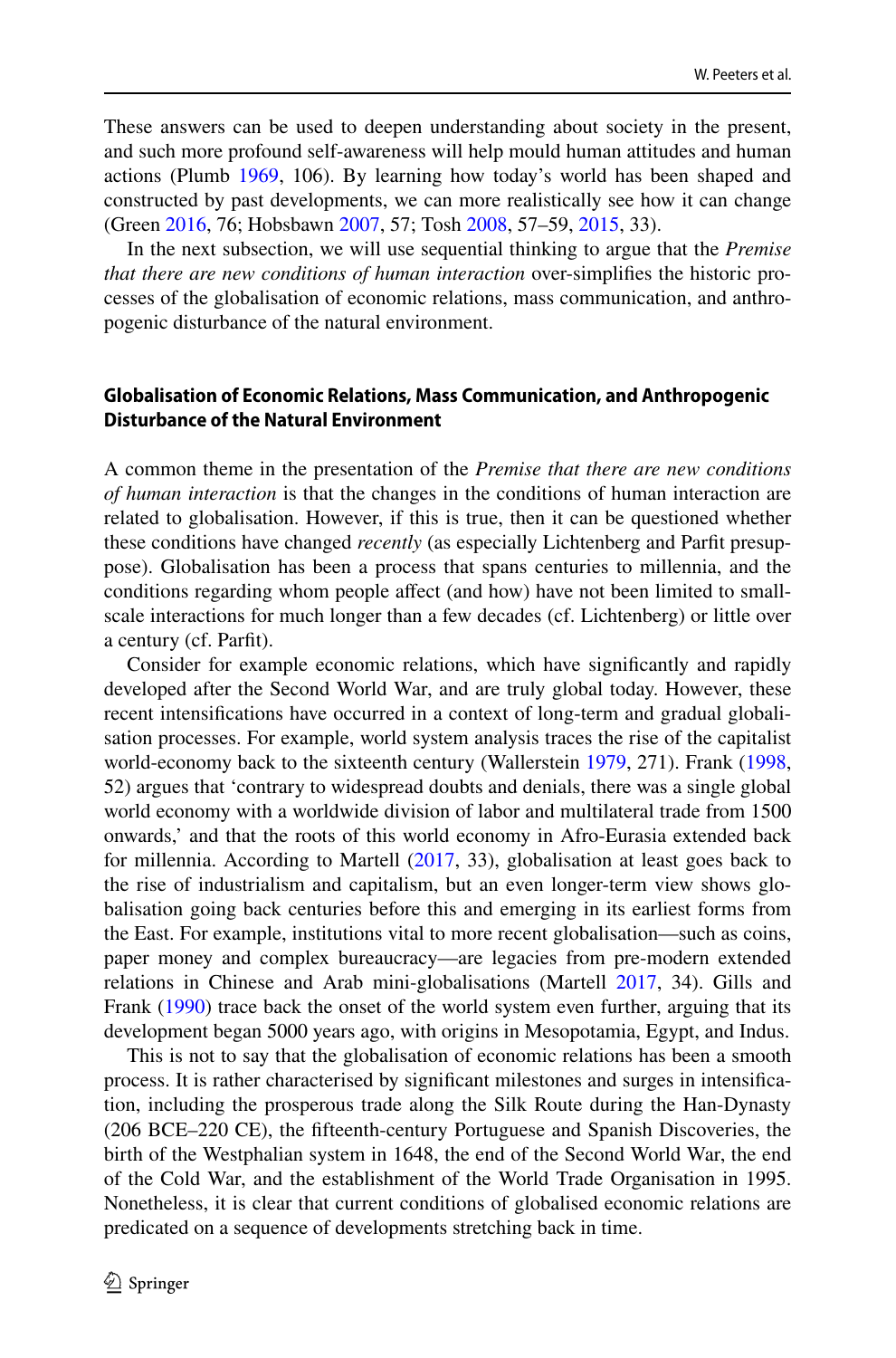Consider, second, the sociological debate about mass communication. Giddens [\(2002](#page-20-8), 10) states that globalisation 'has been infuenced above all by developments in systems of communication, dating back only to the late 1960s,' with which he refers to the advent of satellite communications. Although Giddens also mentions the invention of the electric telegraph in the mid-nineteenth century, from the perspective of sequential thinking, his statement remains puzzling, because it ignores altogether the history of evolutions in communication technology—as well as their impact on society—dating back at least as far as the emergence of the frst writing systems around 3500 BCE. Our argument does not imply that it is fruitless to study recent developments, but rather that these have to be seen in the context of longterm and gradual processes. In contrast to Giddens, we would therefore rather follow Castells ([1996,](#page-20-9) chapter 5), who discusses the recent emergence of the *Network Society*, but embeds this recent development in the historical trajectory of intensifying mass communication.

In addition to the already mentioned advent of satellite communication in the late 1960s and the invention of the electric telegraph in the mid-nineteenth century, other signifcant revolutions in the past and future of mass communication include Gutenberg's invention of the mechanical printing press around 1439, the development of radio communication in the late nineteenth and early twentieth century, the rise of the global internet in the late 1980s and 1990s, the proliferation of social and interactive media since the early 2000s, and current and future developments in the felds of Augmented Reality and Artifcial Intelligence.

Finally, consider climate change and other anthropogenic disturbances of the natural environment. Crutzen and Stoermer ([2000,](#page-20-10) 17) proposed to assign the term *Anthropocene* to the present geological epoch in which human activity is the dominant cause of environmental change and pushes the Earth system outside the relatively stable Holocene state. There is no formal agreement on when the Anthropo-cene began.<sup>[5](#page-7-0)</sup> The original proposal by Crutzen and Stoermer ([2000,](#page-20-10) 17) links the start of the Anthropocene to the onset of the Industrial Revolution—symbolically referring to 1784, when James Watt invented the steam engine. In contrast to this 'industrial view,' Ruddiman ([2013,](#page-21-15) 46–47) fnds that deforestation and land use changes during preindustrial time were much larger than during the industrial era, which supports an 'early-anthropogenic hypothesis,' dating the onset of the Anthropocene back to 5500–7700 years ago, starting with the domestication of crops and livestock. Others have proposed 1945 as the boundary between the Holocene and the Anthropocene, because the end of the Second World War initiated a Great Acceleration in global population growth, fossil fuel consumption and economic growth, resulting in a sharp intensifcation of the anthropogenic pressure on the global environment (Steffen et al.  $2007$ ,  $617–618$ ). Also consider that Wolff ( $2014$ ) suggests that the greatest changes arising from anthropogenic impacts still lie ahead of us.

<span id="page-7-0"></span><sup>&</sup>lt;sup>5</sup> For comprehensive overviews of potential start dates for a formal Anthropocene Epoch, see Lewis and Maslin [\(2015](#page-21-17), Table 1) and Zalasiewics et al. ([2015\)](#page-22-6). The latter study ultimately decides that the Anthropocene should be defned to begin historically at the moment of the frst detonation of an atomic bomb, on 16 July 1945.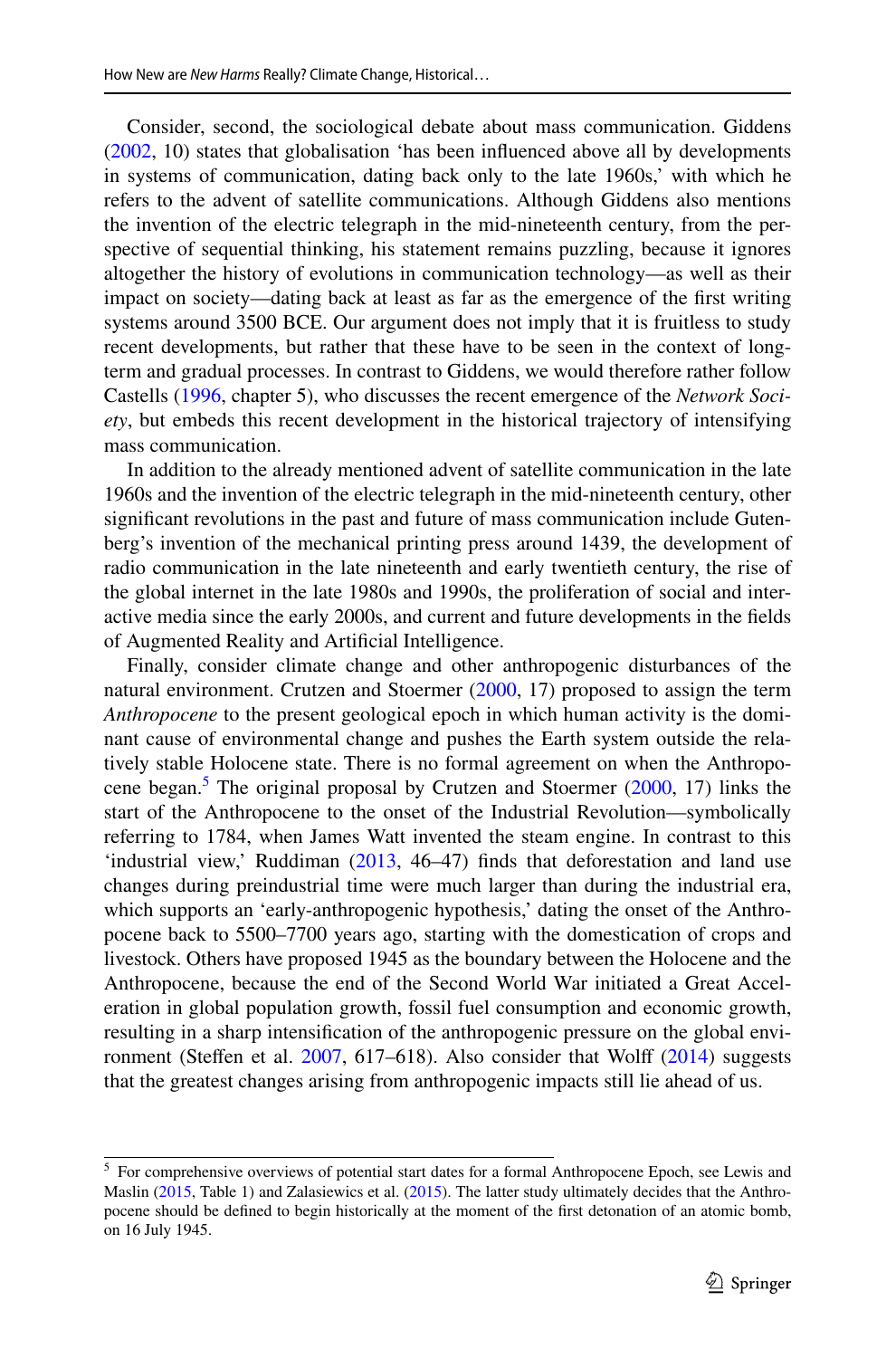Again, it cannot be denied that there have been signifcant milestones and surges in intensifcation along the way, likely including the mastery of fre, the Neolithic Revolution, the invention of the steam engine, the Great Acceleration after the end of the Second World War, and the Green Revolution in the developing world in the late 1960s. Nonetheless, it is clear that current environmental problems are the result of a long process of increasing anthropogenic disturbance of the natural environment.

It would be inaccurate to claim that conditions of human interaction have remained the same throughout history. Our argument is rather that the *Premise that there are new conditions of human interaction* over-simplifes these historic developments. Its presupposition that the conditions of human interaction have changed recently and its emphasis on a categorical diference with past conditions of human interaction are empirically mistaken. Our analysis points out that these conditions have been evolving for much longer and much more gradually (albeit with significant milestones and surges in intensifcation). In our view, by adopting the *Premise that there are new conditions of human interaction*, the *New Harms Discourse* risks obfuscating the reality that all experience takes place in what Tosh ([2008,](#page-21-8) 8) calls a 'temporal fow', which exerts much infuence on the current conditions of human interaction.

In sum, sequential thinking reveals that what seems *new* or *distinct* in today's challenges 'often amounts to no more than an increase in degree beyond what existed a generation ago' (Tosh [2008,](#page-21-8) 54). Building on this, in the next section, we will tackle the *Premise that New Harms have certain features that render them new* head-on and argue that many features of *New Harms* were already exhibited by harms in the past.

# <span id="page-8-0"></span>**The** *Premise That New Harms have Certain Features That Render Them New*

Our argument in this section proceeds as follows. We will frst discuss features of climate change that could be supposed to render contemporary harms *New* and categorically distinct from past harms, and introduce *analogical thinking*. We will then discuss some analogies. Slavery (["Climate Change and Slavery](#page-10-0)" section) is chosen because it fgures rather prominently in the literature. In the "[Climate Change, the](#page-13-0) [Eighteenth-Century Pollution of London and the Depletion of the Ozone Layer"](#page-13-0) section, we will discuss the eighteenth-century pollution of London because Jamieson ([1992,](#page-21-9) 149–150) explicitly contrasts climate change to it, and the depletion of the ozone layer (which would also qualify as a *New Harm*) because it illuminates a particularly salient issue in this comparison. Due to space constraints, we cannot discuss every aspect of these analogies. $6$  Rather, we will indicate how they show

<span id="page-8-1"></span><sup>6</sup> There are also many more fascinating cases in the past (such as the collapse of complex societies—see for example Diamond [2005\)](#page-20-11), as well as in the present and future (see for example Scheffler [2013\)](#page-21-18). However, space constraints do not allow us to analyse all these examples.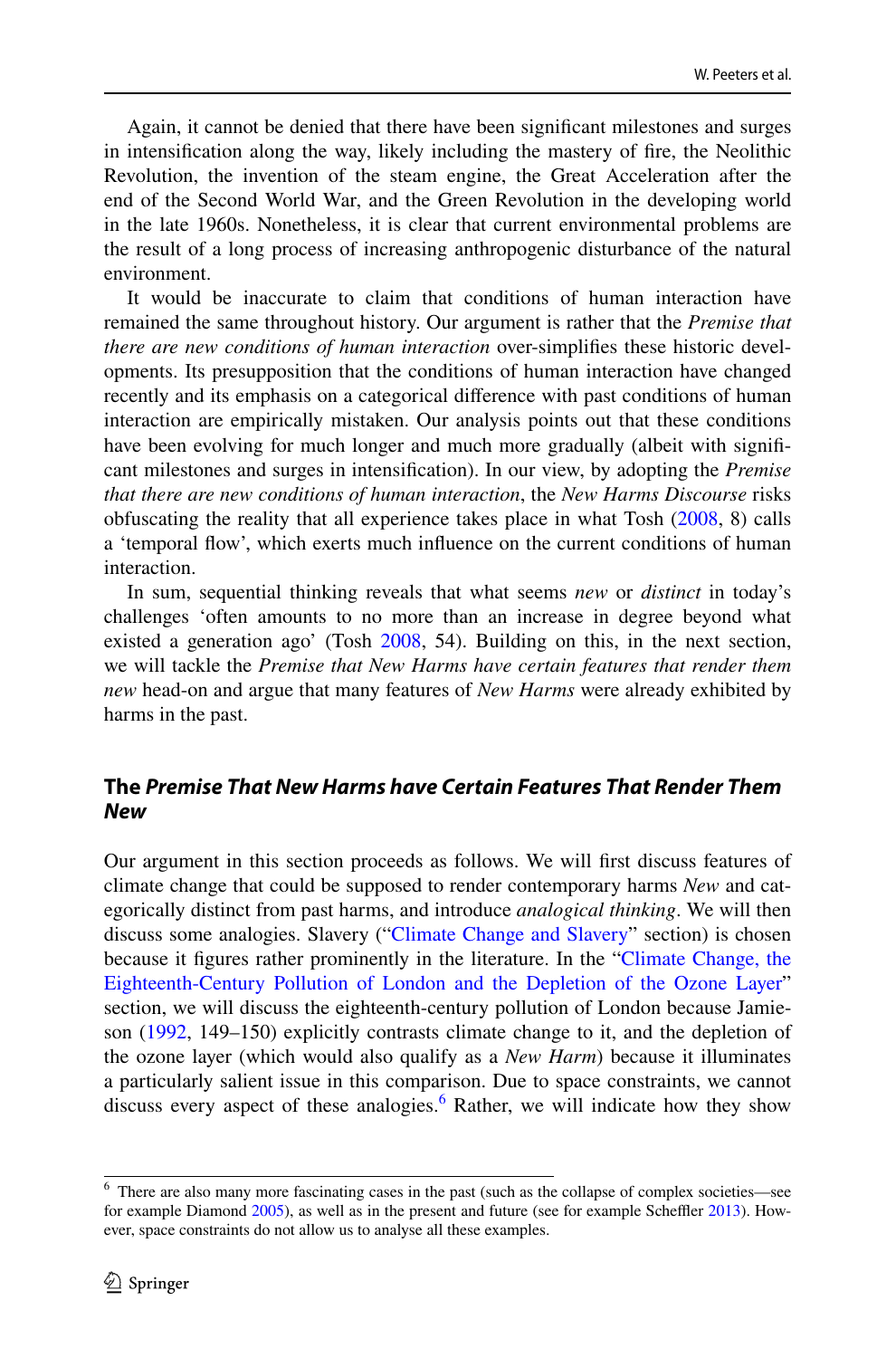that the *Premise that New Harms have certain features that render them new* is inaccurate.

#### **Features of New Harms and Analogical Thinking**

According to Lichtenberg [\(2010](#page-21-2), 561, emphasis in original), in *New Harms* 'no individual's action is *the* cause of harm; an individual agent makes at most a causal contribution to an overall efect that may be large and signifcant.' Referring to the seminal analysis of Scheffler  $(1995)$  $(1995)$ , she also argues that individuals may not be aware of the contribution their act makes and it is difficult to get information about this (Lichtenberg [2010,](#page-21-2) 561, [2014](#page-21-3), 77). Hence, 'since with the New Harms an individual's actions do not produce palpable, immediate, visible efects, one is likely to feel no regret, no guilt, no shame, and no drive to act diferently' (Lichtenberg [2010,](#page-21-2) 561–562).

Similarly, Jamieson ([2010,](#page-21-19) 436–437) contends that climate change tends not to be conceptualised as an urgent moral problem

'because it is not accompanied by the characteristics of a paradigm moral problem. Climate change is not a matter of a clearly identifable individual acting intentionally so as to infict an identifable harm on another identifable individual, closely related in time and space.'

On another occasion, he suggests that global environmental problems, such as climate change, vary from the paradigm, because 'apparently innocent acts can have devastating consequences, causes and harms may be difuse, and causes and harms may be remote in space and time' (Jamieson [1992,](#page-21-9) 149).

The main characteristics that, according to the *New Harms Discourse*, render *New Harms* unprecedented thus include that they are the result of large scale (global) processes; they are unintended side-efects of everyday activities; their efects are temporally and spatially remote from their causes; individuals only make an infnitesimal contribution to a large aggregate harm; individuals are now aware of the contribution their activities make to the problem; and tackling *New Harms* will require collective action.

We have conducted critical and systematic discussions of these issues in relation to climate change elsewhere (Peeters et al. [2015](#page-21-20)) and will not repeat this analysis here. Moreover, we do not deny that complex, systemic harms, such as climate change, present very difficult moral and political challenges. Our main argument is rather that the critical study of history reveals that the important problems which face society today are *not as new* as we might assume (Plumb [1969,](#page-21-12) 17; Tosh [2015,](#page-21-13) 23). We will engage in *analogical thinking*, which sets up comparison between present conditions and an episode or set of circumstances in the past and analyses similarities *and* diferences between these cases (Tosh [2008,](#page-21-8) 62, 76–77, [2015,](#page-21-13) 27–28). In this way, and alongside sequential thinking, analogical thinking can be an aid to critical refection about our current predicament.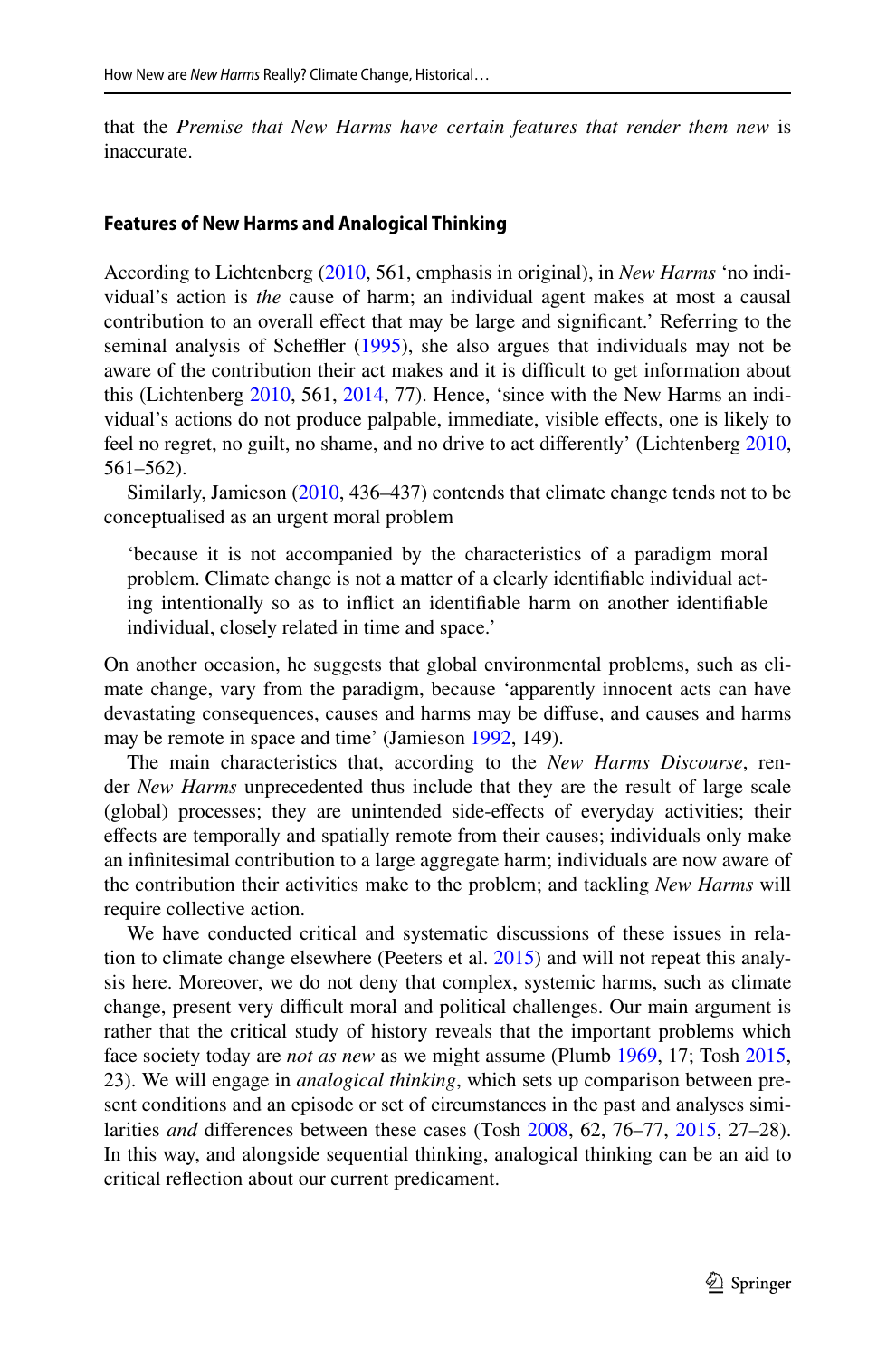It may be objected that analogical thinking does not challenge the *Premise that New Harms have certain features that render them new* because their unprecedented nature lies in the *combination* of features that they present. Jamieson ([2011,](#page-21-5) 49–50) suggests that 'climate change is an unprecedented problem that exhibits some dimensions of familiar problems, but in novel combination, and some new features as well.' On this basis, however, *all* complex harms are unprecedented, because they are all idiosyncratic combinations of various features, and they are all dissimilar to one another in some respects, while exhibiting similarities in other respects.<sup>[7](#page-10-1)</sup>

We believe that this supports rather than undermines our argument that the *Premise that New Harms have certain features that render them new* as it is understood in the *New Harms Discourse* should be rejected. If each complex harm presents an idiosyncratic combination of features, it would seem to be an over-simplifcation to use a dichotomous distinction between two categories of harm, especially one that divides harms along temporal lines. There are similarities as well as dissimilarities between *all* complex harms, irrespective of their relative location in time. Therefore, there will obviously be limits to what we can learn about how to address one complex harm from the study of how humanity has tackled any other complex harm. However, we can acknowledge the limits of analogical thinking without concluding that *contemporary* harms, such as climate change, present unprecedentedly difficult challenges that require radically new thinking. Humanity *has* been able to tackle some complex harms: for example, as we will argue below, slavery and ozone depletion have to some extent been addressed. Hence, the burden of proof lies with those who want to claim that the specifc combination of features in a particular complex harm, such as climate change, make it an unprecedentedly difficult challenge that requires radically new thinking and renders the study of other cases with some of the same features irrelevant.

#### <span id="page-10-0"></span>**Climate Change and Slavery**

First, we will compare climate change and slavery. As a preliminary point, it can be noted that there are some important dissimilarities between both cases. For example, Gosseries ([2004\)](#page-20-12) argues that in standard cases of historical injustice involving multiple generations (such as slavery), the current victim-generation

<span id="page-10-1"></span> $7$  Jamieson [\(2017](#page-21-21)) indeed affirms this by mentioning similarities and differences between slavery and climate change in the context of moral progress. In his terminology, to some extent, slavery and climate change both qualify as harms that vary from the paradigm, and he argues that there are lessons to be drawn from the abolition movement for addressing climate change. However, frst, this seems inconsistent with his calling climate change 'unprecedented' and with his call for a new ethics for the Anthropocene (see ["Introduction"](#page-2-1)). Moreover, this demonstrates that it would be an over-simplifcation to draw a dichotomy between paradigmatic and non-paradigmatic harms, because there are both similarities and dissimilarities between non-paradigmatic harms. Finally, as we will argue in footnotes 8 and 10 below, his account of the comparison between slavery and climate change remains somewhat wanting.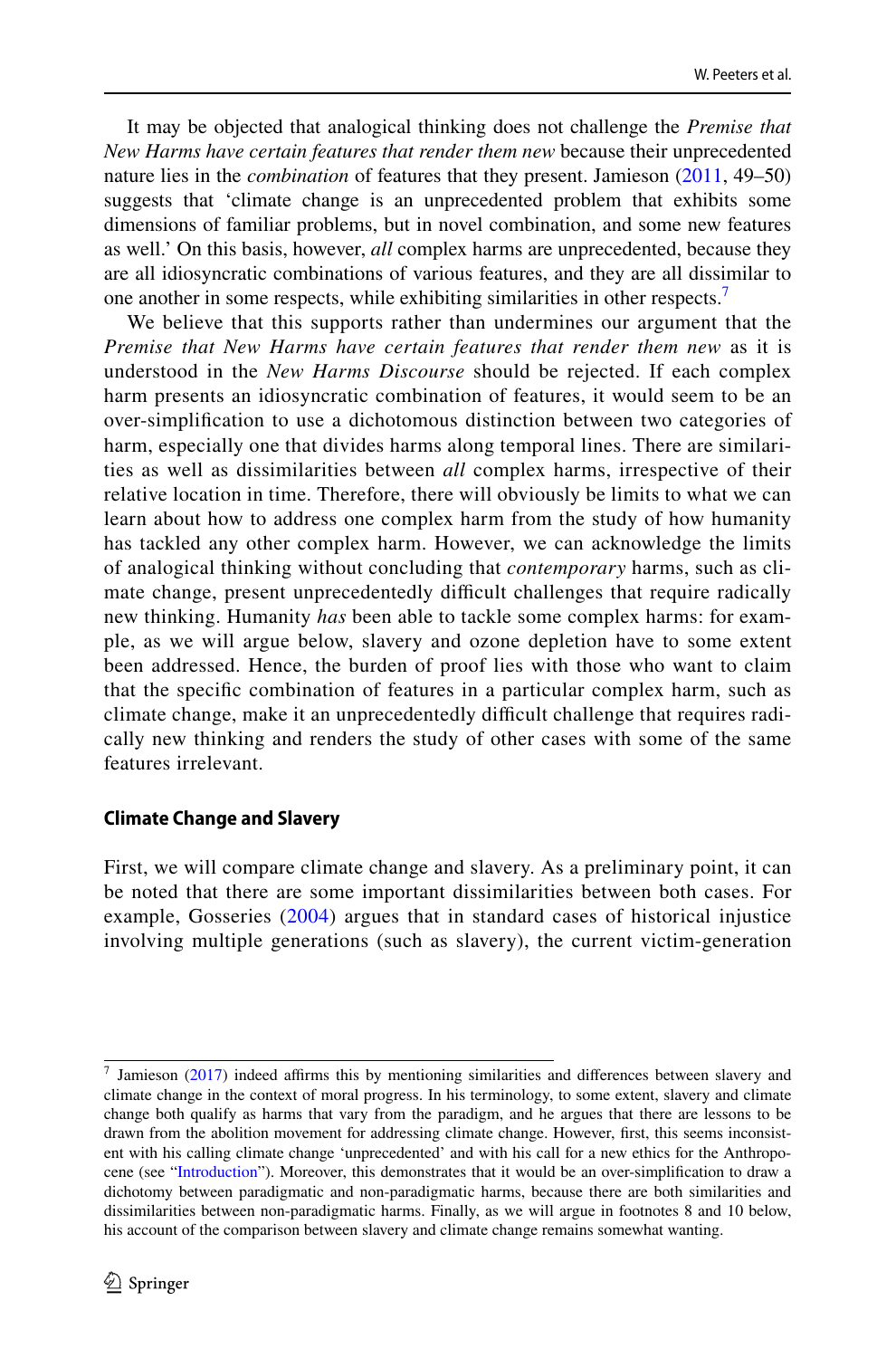(descendants of enslaved people requesting reparations for the historic injustice of slavery) is typically sufering harm indirectly as a result of the harms sufered by its ancestors. In climate change, in contrast, the harms sufered by present victims are a direct efect of the greenhouse gas emissions of past generations of emitters (Gosseries [2004,](#page-20-12) 37–3[8](#page-11-0)).<sup>8</sup> Although we acknowledge such dissimilarities, we will focus on some signifcant similarities between slavery and climate change—especially regarding the complicity of end-consumers—to support our argument that climate change is not entirely unprecedented.

In the context of his discussion of the *resource curse* (another contemporary harm that fits the description of a *New Harm*), Wenar ([2016\)](#page-22-7) argues that we are not the frst to be connected to sufering and injustice via global markets and global processes over which we do not appear to have any control. To illustrate this, Wenar refers to eighteenth-century anti-slavery protests. Although the slave trade was clearly a large-scale, complex issue, in a 1792 pamphlet the campaigner William Fox nonetheless wrote that:

The wealth derived from the horrid traffic, has created an influence that secures its continuance, unless the people at large shall refuse to receive the produce of robbery and murder. … For let us not think, that the crime rests alone with those who conduct the traffic, or the Legislature by which it is protected. If we purchase the commodity, we participate in the crime. The slave-dealer, the slave-holder, and the slave-driver, are virtually the agents of the consumer, and may be considered as employed and hired by him to procure the commodity (Fox [1792](#page-20-13), 3–4).

It is striking how well this account fts the conceptualisation of a purportedly *New*  Harm as proposed by the *New Harms Discourse*: the suffering of enslaved people was the *unintended* side-efect of everyday activities (the consumption of sugar) by people (English consumers) who were *remote* from the harmful efects (slave labour on plantations in the West Indies) to which their actions contributed in an *infnitesimal* way. At least in these respects, the way in which English sugar consumers contributed to the sufering of enslaved people is similar to how today's consumers of fossil-fuels contribute to the resource curse (Wenar [2016](#page-22-7)) as well as the harmful efects of climate change.

Davidson [\(2008](#page-20-14), 68–71) suggests some additional analogies between mid-nineteenth-century slavery and climate change, including the ubiquitous dependence on

<span id="page-11-0"></span><sup>&</sup>lt;sup>8</sup> Jamieson [\(2017](#page-21-21), 181) offers another dissimilarity between slavery and climate change: slavery is dehumanizing, while the use of fossil fuels is not. Although the use of fossil fuels is not dehumanizing *in itself*, it is worthwhile to point that some form of dehumanization *is* at issue in climate change as well. Specifcally, in climate change economics, it is common to apply a positive social discount rate, which ascribes a lower weight to human interests the further they are in the future. However, this de facto dehumanizes future victims of climate change, because a positive discount rate divests future people of their human qualities by ascribing less value to their rights and interests (Peeters et al. [2015](#page-21-20), 71–72). Hence, with respect to the *victims* of slavery and climate change, dehumanization might constitute a signifcant similarity. We agree with Jamieson [\(2017](#page-21-21), 181), however, when he states that the dehumanization in climate change is less deep and visceral than in slavery.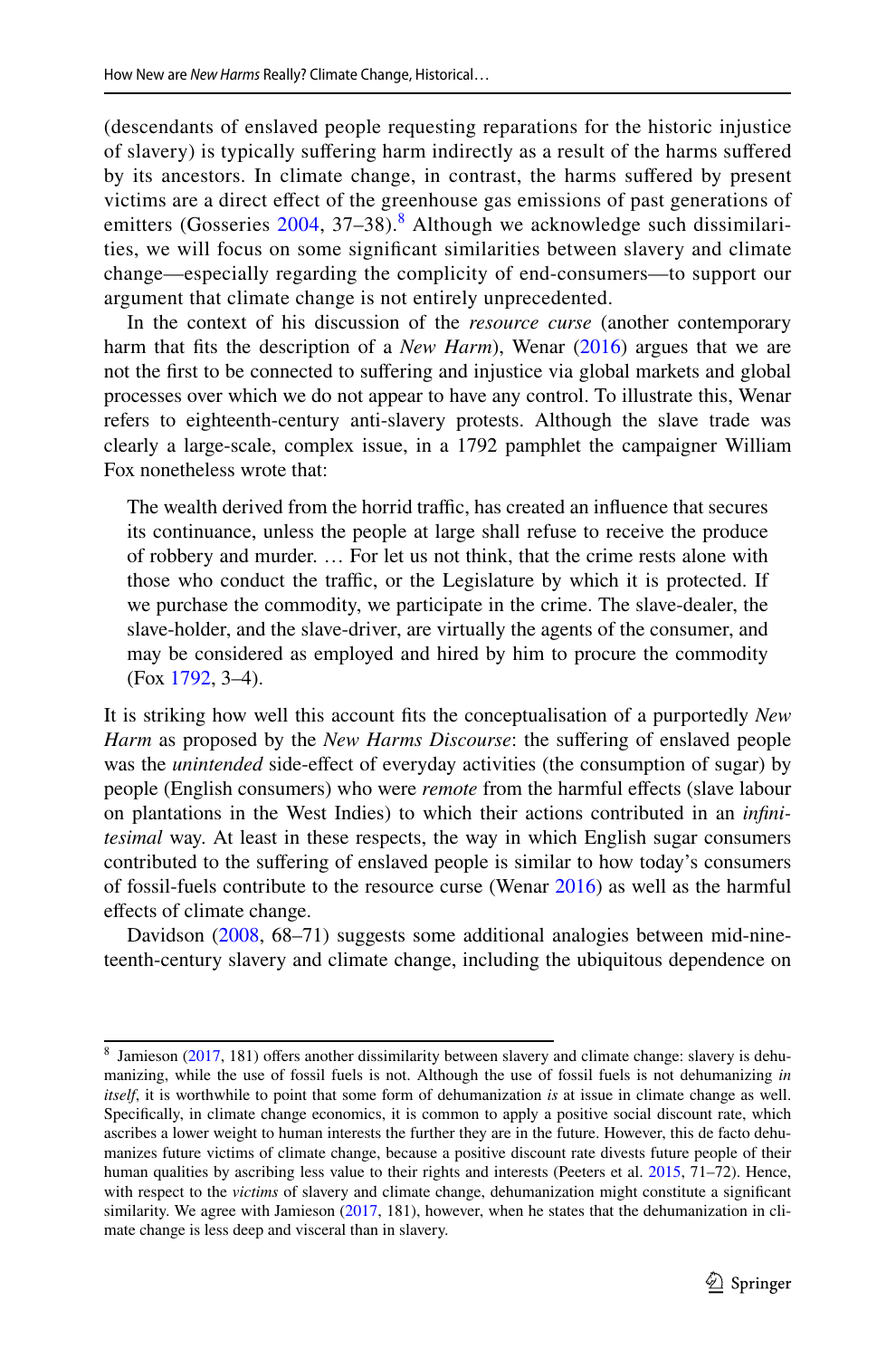slave labour and fossil fuels respectively, the transfer of costs by the electorate on to people that are not part of the electorate (slaves and current as well as future vulnerable people, respectively) and widespread resistance to social change in both cases. Along the same lines, Mouhot [\(2011](#page-21-22), 339–340) argues that fossil-fuel powered machines play economic and social roles that are similar to those played by enslaved people, because both externalise(d) labour, freeing their owners from daily chores, and providing them with the leisure to read, write, and participate in politics.<sup>9</sup> Hence, in both slavery and climate change, those benefitting from the system clearly have vested interests in its continuation.

Mouhot [\(2011](#page-21-22), 341–342) sees an important distinction between the *direct* sufering slavery caused to its victims and the *indirect* suffering caused by climate change, but he notes that consumers of slave-produced goods benefted from slavery without maintaining a direct connection to it. We believe that both cases are similar in that end-consumers only contribute indirectly to the harms, and that there is only a dissimilarity pertaining to *how* responsibility is mediated: whereas the responsibility of British consumers for the sufering of enslaved people was mediated by the system of slave trade and slave ownership, the responsibility of fossil-fuel consumers for the harmful effects of climate change is mediated by the intricacies of the global climate system.<sup>[10](#page-12-1)</sup>

Moreover, Davidson [\(2008](#page-20-14), 71–80) fnds some striking parallels between the self-serving rationalisations and reactionary rhetoric used by US Congressmen and others to defend slavery, and the ongoing emissions of greenhouse gases, respectively. For example, slavery was seen as improving the position of slaves, and global warming is sometimes seen as benefcial to the environment and the economy. In both cases, it has also been argued that while trying to beneft one vulnerable group, social change might harm other vulnerable groups. Furthermore, arguments against social change in both cases have included the uncertainty of potential beneficial consequences of such change, the purported devastating ramifcations for the economy, as well as the inefectiveness and unfairness of unilateral action.

Another issue that merits discussion is *awareness* of the consequences of one's acts. The *New Harms Discourse* claims that *New Harms* can be distinguished from

<span id="page-12-0"></span><sup>&</sup>lt;sup>9</sup> Historians caution us not to assume complete congruence or equivalence between past and present, because they are, by defnition, diferent (Tosh [2008,](#page-21-8) 62). If we understand the issues involved correctly, this problem underlies some of Rönnbäck's ([2014\)](#page-21-23) objections against some of Mouhot's [\(2011](#page-21-22)) more contentious parallels between slavery and climate change. For example, Mouhot ([2011,](#page-21-22) 349–350) asserts that 'we now behave much like slaveholders,' and condemns fossil-fuel consumers by mere comparison. We agree with Rönnbäck ([2014,](#page-21-23) 7) that this is a rhetorical overstatement, and that Mouhot's more carefully drawn parallels are more persuasive.

<span id="page-12-1"></span> $10$  Similar to Mouhot, (Jamieson  $2017$ , 181) finds an important difference between the immediate proximity between the master and enslaved people, while the harms caused by carbon emissions are mediated by the atmosphere. However, somewhat confusingly, he argues in the following paragraph that the abolition campaign succeeded in closing the circuit between reconnecting the cause—the consumption of sugar—and harm to enslaved people, and that the climate change movement can draw lessons from this success. We indeed believe that the indirectness of end-consumers' contribution to the harms represents an important similarity between both cases, while the dissimilarity in *how* responsibility is mediated (by the institution of slave ownership and the atmosphere, respectively) is less signifcant for moral analysis.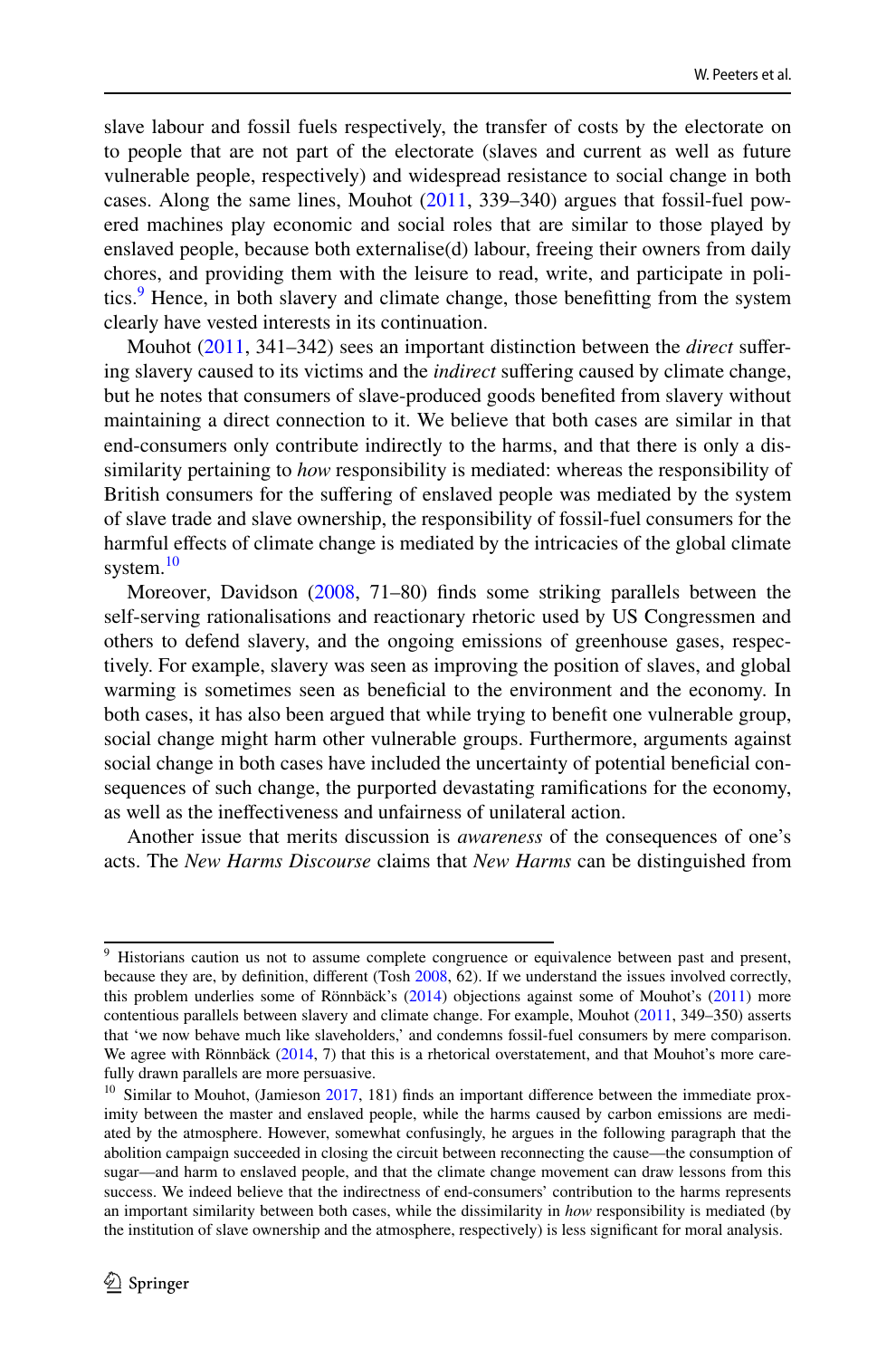other harms because in the past we were not aware of how our everyday activities harmed others. Lichtenberg [\(2010](#page-21-2), 558, emphasis added) for example states that 'our humdrum activities may harm people in myriad ways *we have never thought about before*' and that 'we *have learned* how our ordinary habits and conduct contribute to harming other people near and far, now and in the future.' However, referring to the more than 300,000 English consumers participating in a sugar boycott in the 1790s in an effort to abolish slave trade, Lichtenberg  $(2010, 563-564)$  $(2010, 563-564)$  herself acknowledges that 'neither the New Harms nor awareness of them are entirely new.' Our argument indeed is that there has been awareness about the (remote) consequences of one's actions for much longer than the *New Harms Discourse* seems to assume.

In sum, even though there might be dissimilarities between slavery and climate change, analysing the analogy shows that there are considerable similarities between the two cases. These similarities, we submit, are far more signifcant than the *New Harms Discourse* purports.

#### <span id="page-13-0"></span>**Climate Change, the Eighteenth‑Century Pollution of London and the Depletion of the Ozone Layer**

As a second illustration, we would like to compare climate change and the eighteenth-century pollution of London. Arguably, there are a lot of similarities and dissimilarities between these cases. For example, a parallel can easily be drawn between eighteenth-century Londoners' passionate attachment to the blazing hearth as a symbol of hospitality and a sign of afuence (Brimblecombe [2011](#page-20-15), 92), and today's conspicuous consumption which imbues material goods with symbolic value that goes far beyond their material functionality. On the other hand, we do not deny that there are important dissimilarities between the eighteenth-century pollution of London and climate change, such as the intergenerational dimension of climate change.

However, space constraints do not allow us to discuss these various issues in detail. Instead, we will focus our discussion only on what Jamieson identifes as the most important dimension on which these cases seem to difer, namely the extent of their *spatial reach*. Jamieson ([1992,](#page-21-9) 149–150) observes that 'London could be polluted by its inhabitants in the eighteenth century, but its reach was limited. Today no part of the planet is safe.' *Prima facie*, this seems like it might be an important diference. However, we do not believe that it is a morally salient diference, for the following reasons.

Consider frst the spatial reach of the harmful *impacts* in the two cases. At frst glance, the eighteenth-century pollution of London only afected London's inhabitants who could escape the pollution, whereas climate change's efects encompass the entire globe, and no one can escape them. However, the issue is more complex, since a distinction can be made between poor and rich people. In both the eighteenth-century pollution of London and climate change, the poor are the main victims of the harms involved; the alleged dissimilarity is that the poor could have left London, while they cannot escape the impacts of climate change. However, in reality, the poor were unable to leave London because they did not have the means,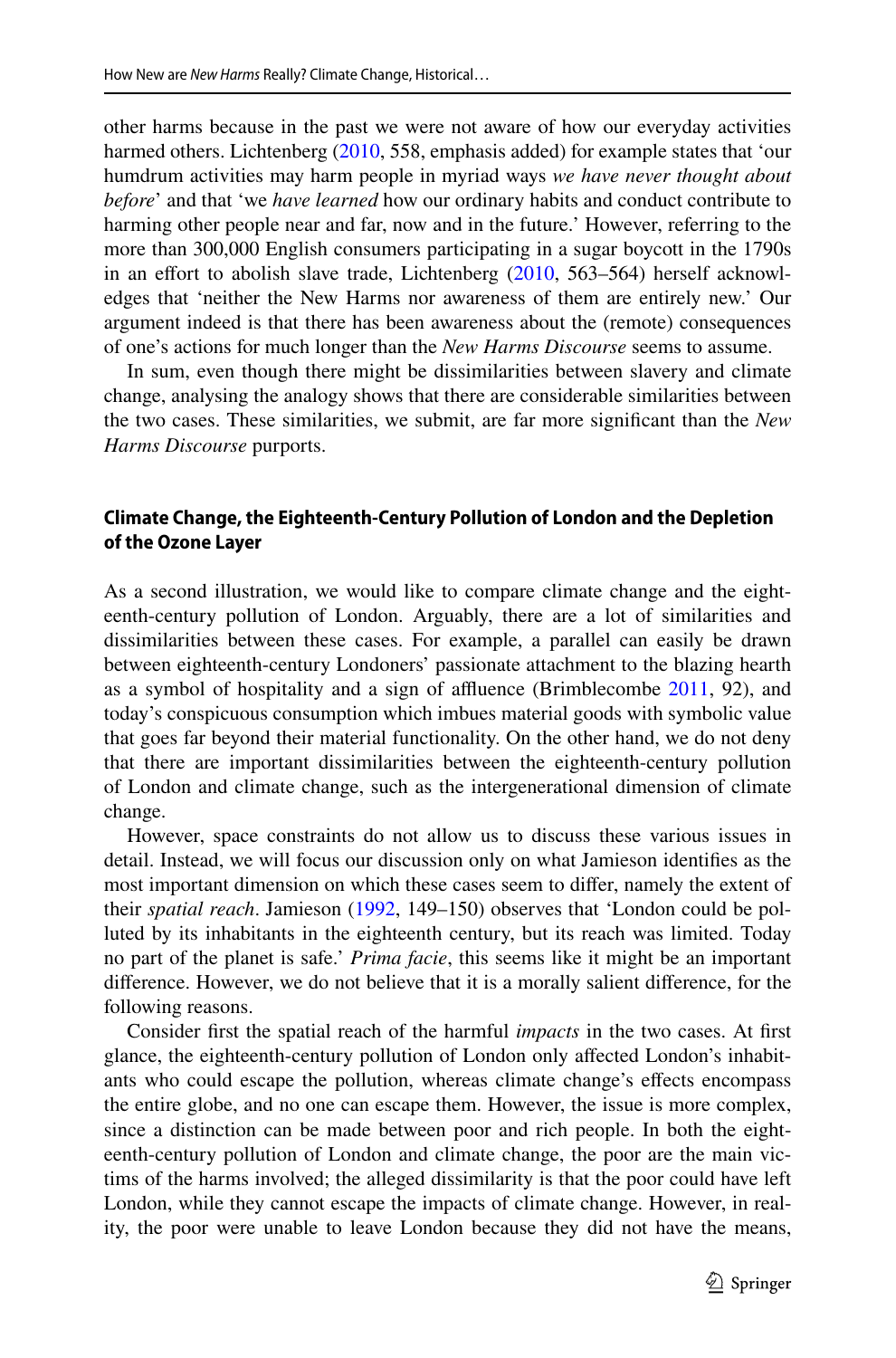liberty or opportunity to do so (Brimblecombe [2011](#page-20-15), 90). Hence, to all intents and purposes, the air pollution afected *their entire world*. On the other hand, rich inhabitants of eighteenth-century London were indeed able to escape the efects of the air pollution because they lived in less-afected areas and spent weekends and holidays outside London (Brimblecombe [2011,](#page-20-15) 90), whereas they at first glance appear unable to escape the global impacts of climate change. However, while this is undoubtedly true in the long run, the rich escape at least the initial efects of climate change because they tend to live in regions that are less afected and have more means at their disposal to protect themselves against the efects of climate change. Hence, once we distinguish between the harmful impacts on poor and rich people, the reach of the impacts in the two cases may be more similar than Jamieson supposes.

A second potential dissimilarity resides in the relative *spatial distance* between the polluters and the victims of the pollution. In the case of the eighteenth-century pollution of London, polluters and victims were often the same people, or at least walked the same streets, while the causes and efects of climate change have often been perceived as remote in space and time (Jamieson [2010](#page-21-19), 436–438, [2014,](#page-21-6) 168–169; Markowitz and Sharif [2012](#page-21-24), 244). However, on closer examination, this apparent dissimilarity may not withstand scrutiny either, because we argue that the morally salient issue in climate change is a *stratifed* distance between the main polluters and the most-afected victims, rather than a *spatial* distance. On the one hand, climate change is caused by the emissions of the global consumption elites, *wherever* they live, but they can protect themselves against at least the initial effects of climate change. On the other hand, poor and marginalised people *everywhere* will sufer disproportionately because they tend to be more vulnerable to climate-related harms, and have less adaptive capacity (IPCC [2014,](#page-21-0) 54, 94, [2018](#page-21-25), 54–55; Gardiner [2011b](#page-20-16), 45–46; Jamieson [2010,](#page-21-19) 439). It can be argued that poor people *in poor countries* suffer first and most of climate change's detrimental impacts, because they are even more vulnerable. While there is some truth to this claim, it should be acknowledged that plenty of poor people in rich(er) countries share similar vulnerabilities (Gardiner [2011b,](#page-20-16) 45–46; Peeters et al. [2015,](#page-21-20) 63). For example, according to Jamieson [\(2010](#page-21-19), 439), the societal factors that made Hurricane Katrina so devastating in New Orleans in 2005 include high levels of inequality, many people living in poverty, and poor public services. He also suggests that poor people in the United States may well sufer more from climate change than poor people in Cuba, which has less inequality and a more efective public sector in responding to disasters. Hence, the eighteenth-century pollution of London and climate change turn out to be similar in that the morally salient feature is the *stratifed*, rather than *spatial*, distance between polluters and victims.

Third, we are not convinced that climate change abatement is impeded frst and foremost due to its *global reach*. Consider the depletion of the ozone layer: although it also has a global reach, the international community has been much more efective in addressing it. The 1987 Montreal Protocol on Substances that Deplete the Ozone Layer and its subsequent Amendments and Adjustments have been universally ratifed, and have been efective in limiting the abundance of ozone-depleting substances (ODSs) in the atmosphere (even despite recent enforcement issues), resulting in a beginning recovery of stratospheric ozone (WMO [2018\)](#page-22-8). Plausible reasons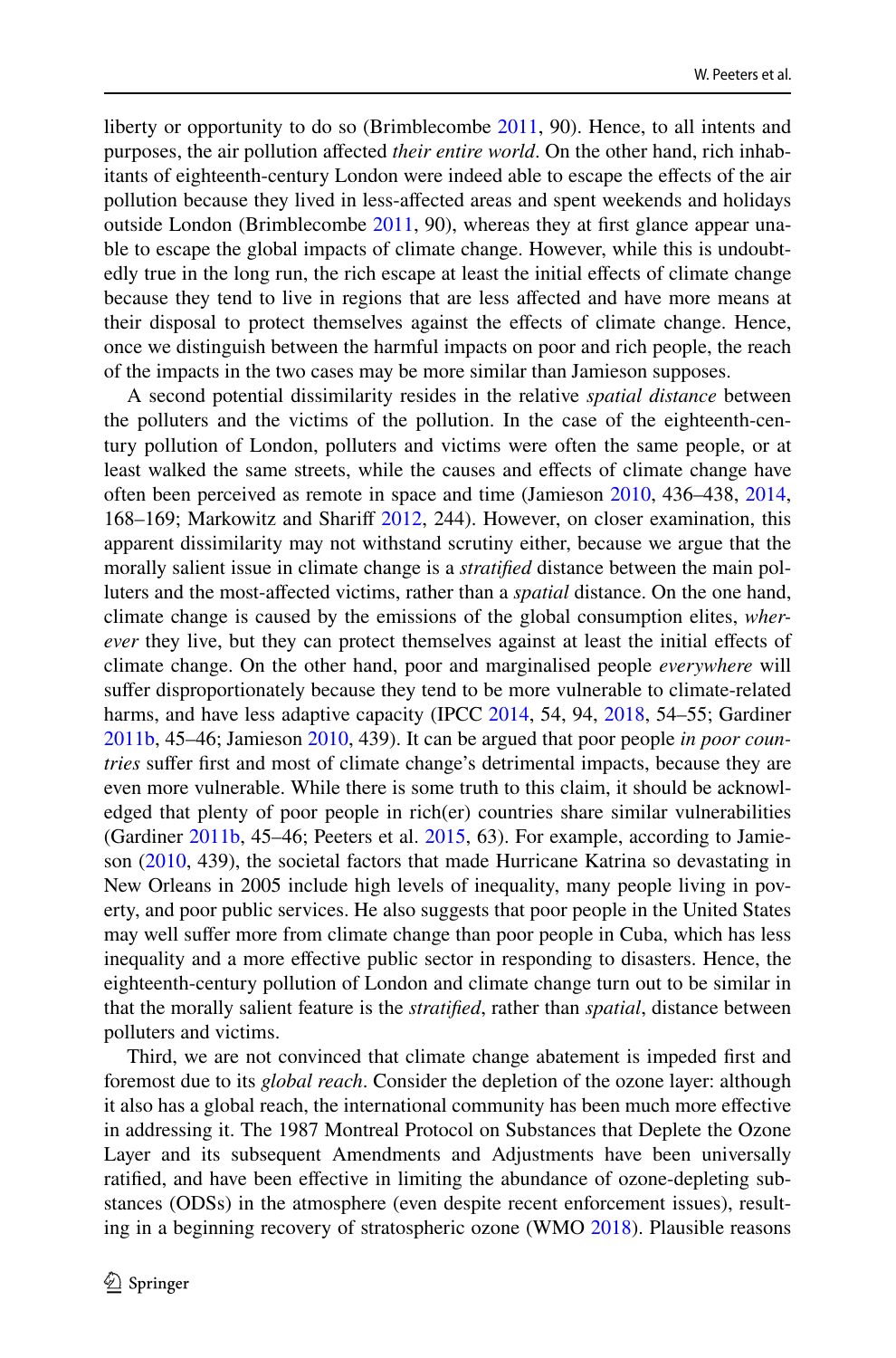why international negotiations succeeded in limiting the production and consumption of ODSs, while they have hitherto been inadequate to efectively address climate change, may include the relative straightforwardness of the causal relations in the case of ozone depletion (at least in comparison with climate change), the availability of alternatives to the most harmful ODSs in industrial processes (in contrast, in many applications, alternatives for fossil fuels are still unavailable or expensive), the specifcity of the focus (ODSs were used in a limited number of applications, whereas the greenhouse gases are by-products of virtually any human activity), and the geopolitical relations (whereas the USA was the world's dominant superpower in the 1980s, now geopolitical power is much more dispersed) (Hope [2014](#page-21-26)).

In sum, analogical thinking suggests that the diferences between ozone depletion and climate change are politically highly signifcant despite the fact that they both have global reach. In contrast, the diferences in spatial reach between air pollution in eighteenth century London and climate change may not be morally salient in the way that Jamieson suggests. In the next section, we will illustrate some valuable lessons for social change that can be drawn from the study of history.

## <span id="page-15-0"></span>**The** *Uniqueness Myth* **and Lessons from History for Social Change**

If the *Premise that there are new conditions of human interaction* and the *Premise that New Harms have certain features that render them new* were true, it would follow that *New Harms* present unprecedently difficult challenges that require radical new thinking. We believe that this *Uniqueness Myth* distracts attention from the lessons we can draw from humanity's successes and failures in dealing with past harms.

History teaches us that profound social transformations do not happen overnight, and global society's procrastination about climate change abatement over the last 3 decades should not surprise us.<sup>11</sup> We believe that analysing the past processes and developments that have led to the present (with sequential thinking), as well as studying the similarities and dissimilarities with other complex harms of the past, present and future (with analogical thinking) will contribute to understanding humanity's current predicament, and likely impediments as well as promising routes to social change. $12$ 

<span id="page-15-1"></span><sup>&</sup>lt;sup>11</sup> The 2015 Paris Agreement on Climate Change affirms the essential goal of holding the increase in global temperature to well below 2 °C above pre-industrial temperature, while pursuing eforts to limit the temperature increase to 1.5 °C (UN [2015](#page-22-9), Article 2). Nonetheless, current policies in place around the world are still projected to result in about 3.3 °C warming by the end of the century and the combined pledges under the Paris Agreement would still lead to a median warming of 3.0 °C (Climate Action Tracker [2019](#page-20-17)).

<span id="page-15-2"></span><sup>&</sup>lt;sup>12</sup> Chang [\(2016](#page-20-18), xi) states that 'despite the fact that much of human history has been about attempting to create diferent realities, we do not understand the process of social change very well.' The historicallyinformed, interdisciplinary approach to climate change that we advocate in this article may therefore perhaps also contribute, more broadly, to the methodology of the study of social change.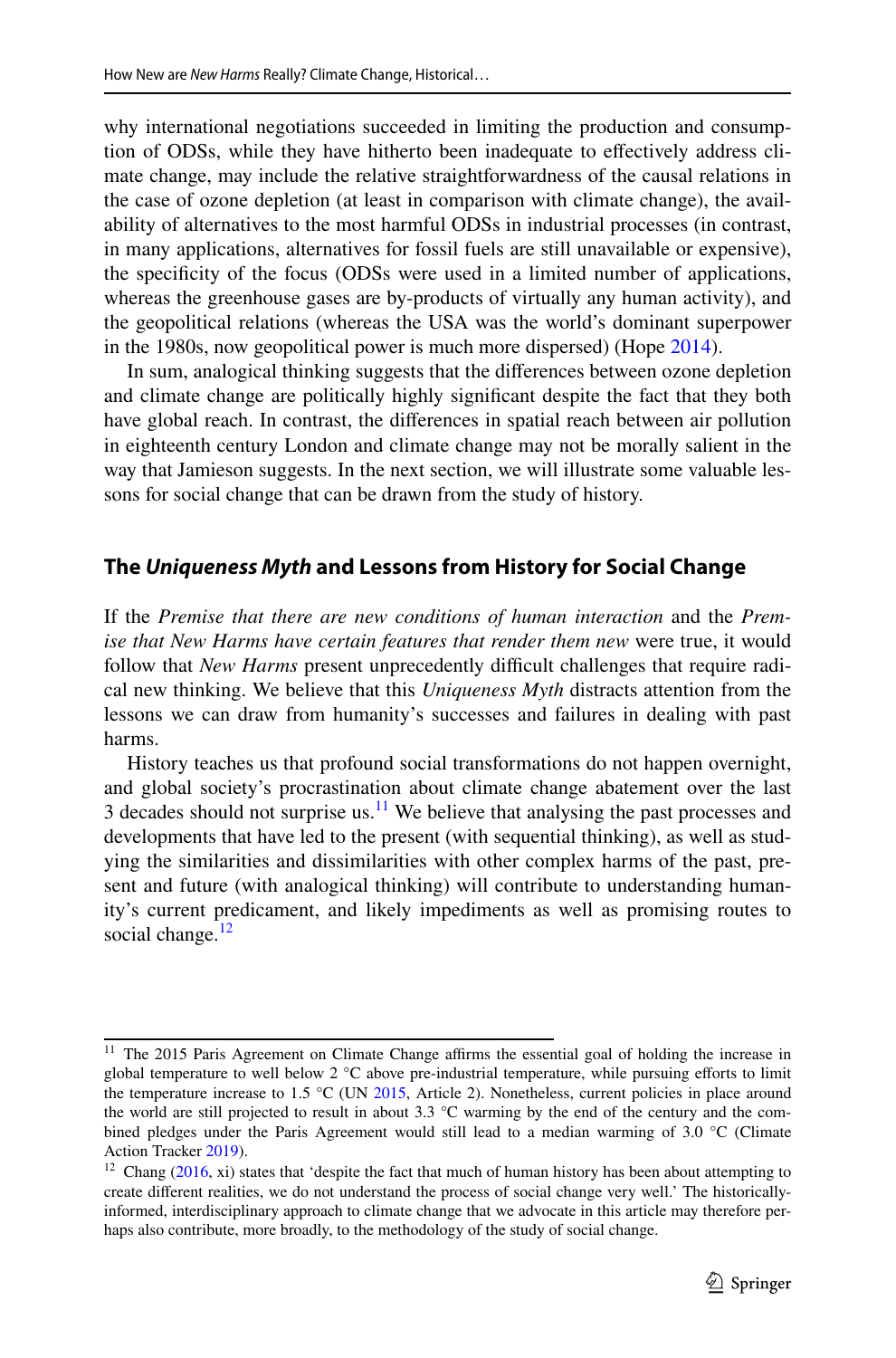In the context of analysing impediments to social change, we would submit that one of the most salient issues in climate change concerns the *deep entrenchment* in the economy and in virtually all human activities of the emission of greenhouse gases. Here, we see a signifcant dissimilarity between climate change and the depletion of the ozone layer, since ODSs were used in only a limited number of applications. Again, we rather fnd a similarity with London's polluted air, because the burning of wood or coal for the production of warmth and energy was so abundant, and there were no immediate alternatives available (Brimblecombe [2011\)](#page-20-15).

The deep entrenchment in everyday life of the activities that cause the harm may explain the difficulties in abating London's air pollution. The numerous attempts to improve air quality through policy initiatives and legislation since the eighteenth century have not had the desired efect (Brimblecombe [2011,](#page-20-15) chapters 5 and 8). For example, caused by extreme air pollution and unfavourable meteorological conditions, the infamous *Great Smog* of London in the winter of 1952–1953 resulted in approximately 12,000 excess deaths and severe, chronic impacts on public health (Bell and Davis [2001;](#page-20-19) Brimblecombe [2011](#page-20-15), chapter 8). Since then, London's air quality has improved primarily due to the shift away from coal as a fuel source, but it remains a public health concern up to today—now mainly due to traffic emissions—with the Greater London Authority [\(2019](#page-20-20), paragraph 1) admitting that 'thousands of Londoners prematurely die from long-term exposure to air pollution every year.' Hence, the deep entrenchment of the activities that cause(d) London's air pollution impede(d) top-down abatement measures, but we do not want to be overly pessimistic either: radical measures are currently being taken in London and many other large cities to effectively reduce harmful emissions from traffic, and we hope that these will be efective.

The analogy with slavery shows that even deeply entrenched harmful activities *can be addressed* and *can change*. When the abolitionist movement started, slavery was entirely accepted throughout the world and seemed essential to the economies of Great Britain and the USA (Hochschild [2006,](#page-20-21) 349; Jamieson [2017,](#page-21-21) 177–178; Wenar [2016](#page-22-7), 258, 265). Hochschild [\(2006](#page-20-21), 86) notes that despite the latent feeling of uneasiness about slavery in the late-eighteenth century, 'to actually abandon it seemed a laughable dream,' and draws the explicit analogy with the contemporary virtually inviolable status of the personal car. Moreover, Britain's anti-slavery campaign came at huge costs: the overall economic cost to British society is estimated at roughly 1.8% of national income over 60 years (1808–1867) (Kaufmann and Pape [1999](#page-21-27), 636–637; Wenar [2016,](#page-22-7) 269).

Despite this deep entrenchment of slavery and the exorbitant costs of its abolition, the British were nonetheless highly committed to dismantling their own slave trade, and to persuading other nations to end theirs as well (Wenar [2016,](#page-22-7) 268). This is encouraging, because it shows that it is possible to change harmful activities, even if they are deeply rooted and even if changing them comes at a high cost (also see Azar [2007;](#page-20-22) Mouhot [2011](#page-21-22), 350; Wenar [2016](#page-22-7)). A carbon-neutral society may still seem unimaginable at present because fossil-fuel usage and the emission of carbon dioxide is strongly ingrained in virtually everything we do, but the required social change is not unprecedented.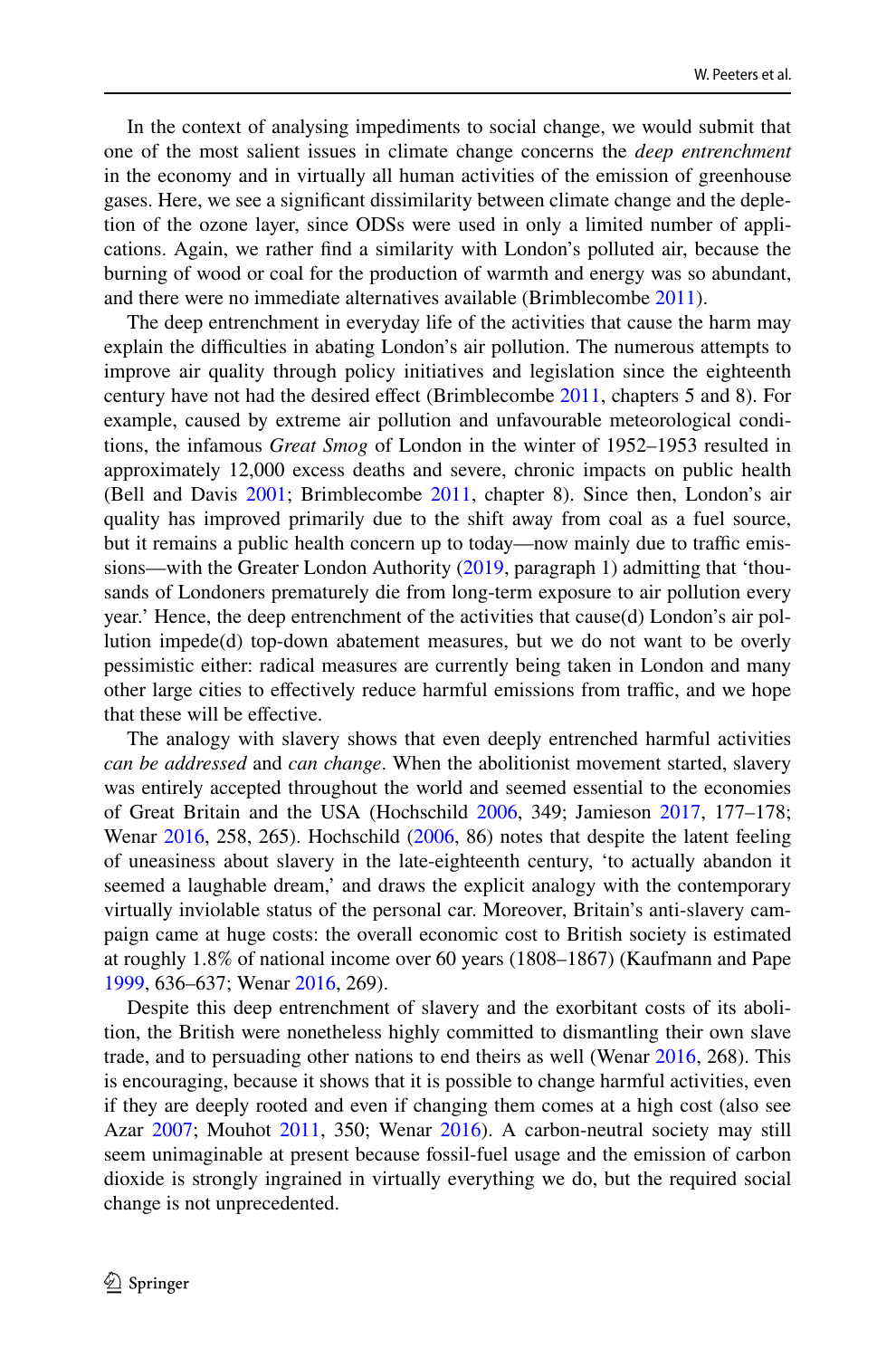Another signifcant impediment to social change is biased reasoning and reactionary rhetoric, which 'is obstructing the dialogue and deliberation that is so essential for well-considered choices in a matter of such potentially historic importance' (Davidson [2008,](#page-20-14) 81). Such self-serving reasoning is found in US congressional debates on slavery and the Kyoto Protocol (Davidson [2008](#page-20-14); see "[Climate Change and Slavery](#page-10-0)" section above), in Jane Austen's *Sense and Sensibility* (frst published in 1811) (Gardiner [2011a,](#page-20-23) chapter 9), and in climate change in general (Peeters et al. [2015](#page-21-20)). Biased reasoning is indeed 'common fodder in literature, history, and philosophy' (Gardiner [2011a](#page-20-23), 309), and this teaches us that agents of social change should be prepared to respond to biased reasoning because it is highly likely to impede social change addressing any complex harm. Moreover, whereas the *Uniqueness Myth* distracts attention from the valuable lessons we can draw from the past, we submit that studying occurrences of biased reasoning in other (past) cases may increase awareness and understanding of the subtle mechanisms with which it works. In turn, this might render people less inclined to deploy biased or self-serving reasoning with respect to their involvement in contemporary harms, especially if they see themselves as moral and honest, serious moral agents (Gardiner [2011a](#page-20-23), 301; Peeters et al. [2019](#page-21-28)).

The study of history also teaches some valuable lessons about the role of individual agents and social movements in addressing *collective action problems*. Gardiner ([2011b](#page-20-16), 51) refers to the abolition of slavery, the civil rights movement, and the emancipation of women to argue that the collective action problem involved in climate change is not new. The role of individual agents in remedying such collective action problems seems less clear-cut than the role of political institutions, yet the case of the abolition of slavery can again be informative. In her famous 1824 pamphlet, abolitionist Elizabeth Heyrick ([1836,](#page-20-24) 4–5, emphasis in original) adamantly states that there is one important action that individual consumers of sugar produced by slave labour can take:

'… it is *abstinence from the use of West Indian productions*, *sugar* especially, in the cultivation of which slave labour is chiefy occupied. Small, however, and insignifcant as the sacrifce may appear, it would, at once, give the death blow to West Indian slavery. When there is no longer a market for the productions of *slave labour*, then, and not *till then*, will the slaves be emancipated.'

Commentators indeed agree that the social change achieved by the abolition movement was instigated from below: like small cogs in a machine, ordinary people took matters into their own hands by organizing boycotts against sugar produced by enslaved people (Green [2016](#page-20-5), 76; Wenar [2016,](#page-22-7) 258). Another lesson Wenar ([2016,](#page-22-7) 287) and Mouhot [\(2011](#page-21-22), 350) draw from this analogy, is that even when legislation is put in place, it is important that the general public continues to support it, because only a determined citizenry can ensure that a major social transition will be sustained.

Moreover, the study of social movements in the past teaches us not to underestimate their force in instigating social change to tackle seemingly unsurmountable challenges. Social movements initiated the end of slave trade (which was once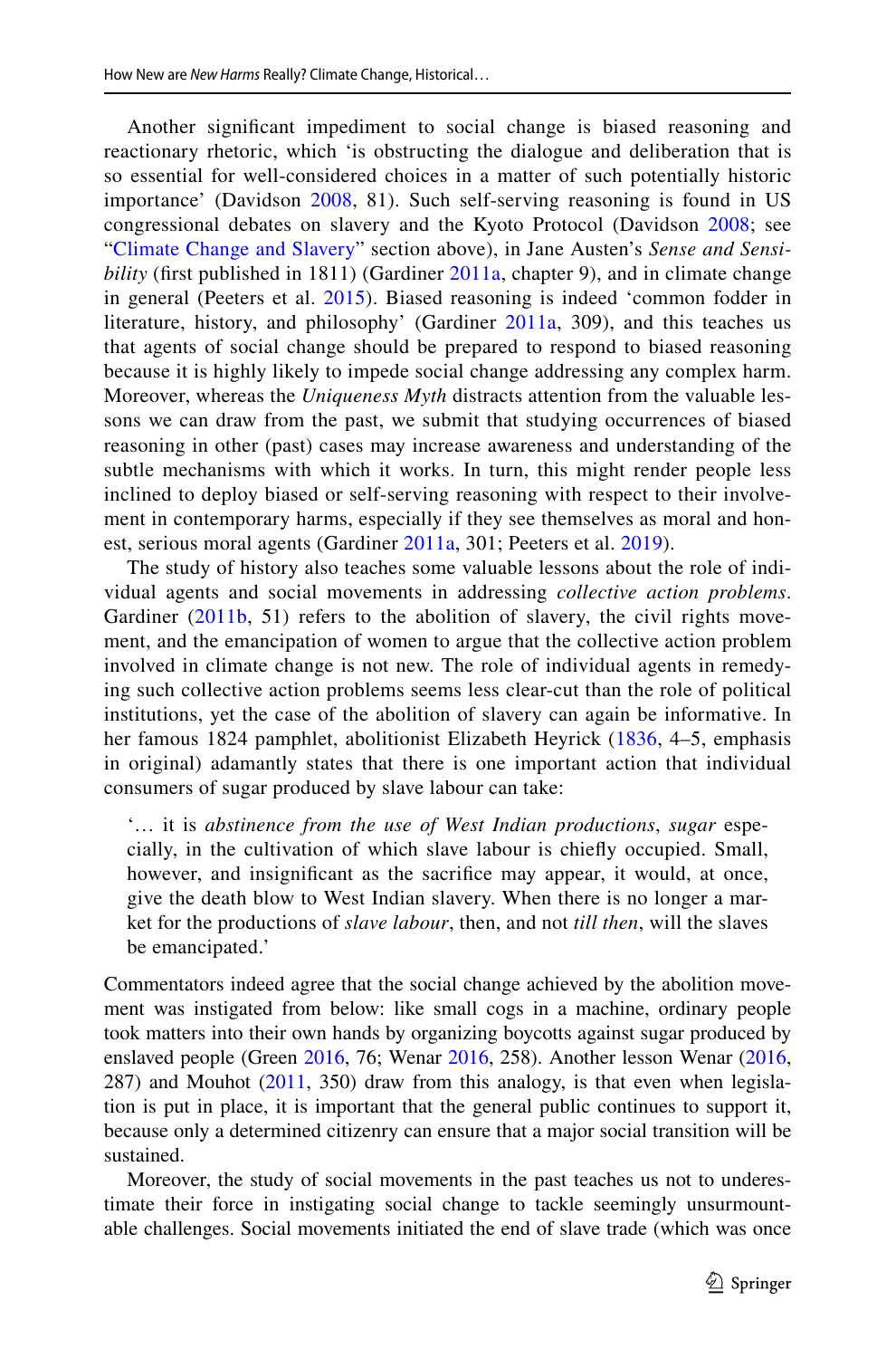unimaginable), the collapse of Apartheid (which was once deeply entrenched) and the sudden end of the Soviet Union (which once stood strong) (see also Green [2016,](#page-20-5) 75–77; Wenar [2016,](#page-22-7) 260). Al Gore directly connects the climate change movement with these movements: 'this movement, to solve the climate crisis, is in the tradition of every great moral movement that has advanced the cause of humankind' (*An inconvenient sequel: truth to power*, [2017,](#page-20-25) at 01:32:34).

Finally, the abolition of slavery also shows that internal drivers (such as social movements)—rather than international moral consensus or multilateral agreement may drive large-scale moral action pursued unilaterally by a single state (Kaufmann and Pape [1999](#page-21-27), 664). For climate change, this may be cause for optimism: even in the absence of strong and binding multilateral agreements, there should be much hope that the current, expanding social movements for climate action efectively generate the necessary support for unilateral political action by the states involved, enabling them to lead the way for the global society.

Although much more work needs to be done to analyse this, the study of history at least indicates that social change for tackling collective action problems can be instigated by, and requires, action from below (see also Green [2016,](#page-20-5) part 3). In this context, we would like to emphasise that keeping in mind the overall trajectory of signifcant victories over other complex harms can be cause for optimism. We are also convinced that further analysis of social movements and how they achieved or failed to achieve their goals in tackling past harms will be instructive for the social change required to tackle present and future challenges.

In sum, in contrast to the disempowering efect of the *Uniqueness Myth*, the study of history can put the challenge of climate change into proper perspective and help mobilise people (see also Moser and Dilling [2006](#page-21-7), 498).

#### **Conclusion**

We share the concern of the *New Harms Discourse* that climate change and other contemporary harms are complex and seemingly unsurmountable challenges. However, we have argued that conceptualising these harms as *New* and unprecedented is empirically inaccurate.

First, we have criticised the *Premise that there are new conditions of human interaction*, according to which the conditions regarding whom people afect (and how) have changed recently and which emphasises the diference with past conditions. Although we agree that the conditions of human interaction have changed, we have argued that they have been evolving for much longer and much more gradually (albeit with signifcant milestones and surges of intensifcation) than the *New Harms Discourse* presupposes. We have adopted the mode of *sequential thinking* to consider the long-term trajectories of continuity and incremental change (such as the processes of globalisation of economic relations, mass communication and anthropogenic disturbance of the natural environment) on which humanity is situated. Hence, the *Premise that there are new conditions of human interaction* turns out to be an over-simplifcation of history which risks obfuscating how humankind's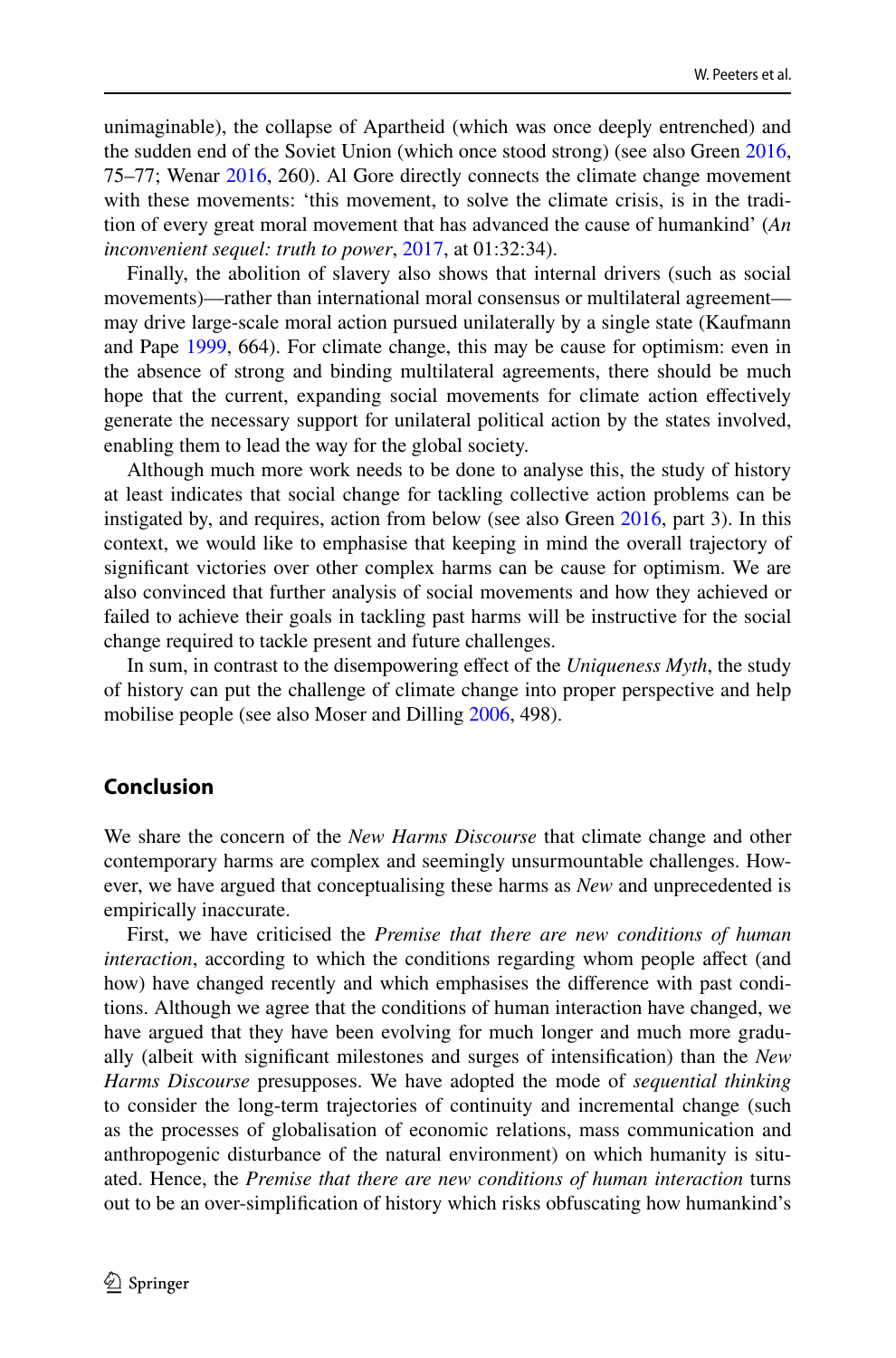current predicament is merely the transient result of long-term, gradual evolutions of the conditions of human interaction.

Second, we have also criticised the *Premise that New Harms have certain features that render them new*. We have employed *analogical thinking* to discuss morally and politically signifcant similarities between climate change, on the one hand, and slavery and the eighteenth-century pollution of London, on the other hand. In contrast, climate change and the depletion of the ozone layer (which would also qualify as a *New Harm*) turn out to be dissimilar in signifcant respects. Therefore, the *Premise that New Harms have certain features that render them new* is misguided.

From these *Premises*, it would follow that there would be a break from the past and that *New Harms* present unprecedently difficult challenges that require radical new thinking. By emphasising the putative novelty of those harms, the *Uniqueness Myth* impedes drawing lessons from humankind's successes and failures in dealing with past harms. Historical modes of thinking are indeed not often given a prominent place in accounts of how we should address the profound challenges associated with climate change and other complex harms.

However, on the basis of our argument that both the *Premise that there are new conditions of human interaction* and the *Premise that New Harms have certain features that render them new* are empirically inaccurate, we can refute the *Uniqueness Myth*. We have argued that historical modes of thinking—and the lessons of history—should be central to the work that we do in ethics, politics and other sciences to understand how we can address complex harms.

To illustrate this, in the analogy with London's air pollution we have observed that the deep entrenchment of the activities that cause a harm forms an important impediment to social change. On the other hand, however, the analogy with the abolition of slavery indicates that this problem is not insurmountable. Moreover, studying occurrences of biased reasoning in other (past) cases might increase awareness and understanding of the subtle mechanisms with which it works. Finally, the study of history demonstrates that collective action can not only be instigated from below, but that its success depends on continuous support by the citizenry. The role of social movements in bringing about social change should not be underestimated, and the overall trajectory of signifcant victories over other complex harms can be cause for optimism.

We believe that there is much more to be learned from careful examination of climate change and other contemporary harms in their historical context and in comparison with each other and with past harms. Our main aim in this article has been to make the case for putting a historically-informed, inter-disciplinary approach to climate change at the centre of our efforts to understand how to tackle climate change. We believe that the *New Harms Discourse* misdirects attention by encouraging us to look for a radically new morality to address *New Harms*. This prevents us from reaping the benefts of past experience. History may tell us more about how to tackle the problem of climate change than the *New Harms Discourse* supposes.

**Acknowledgements** We are grateful to the guest editors for the opportunity to include our paper in this special issue. We would like to thank the audience of the MANCEPT workshop for their helpful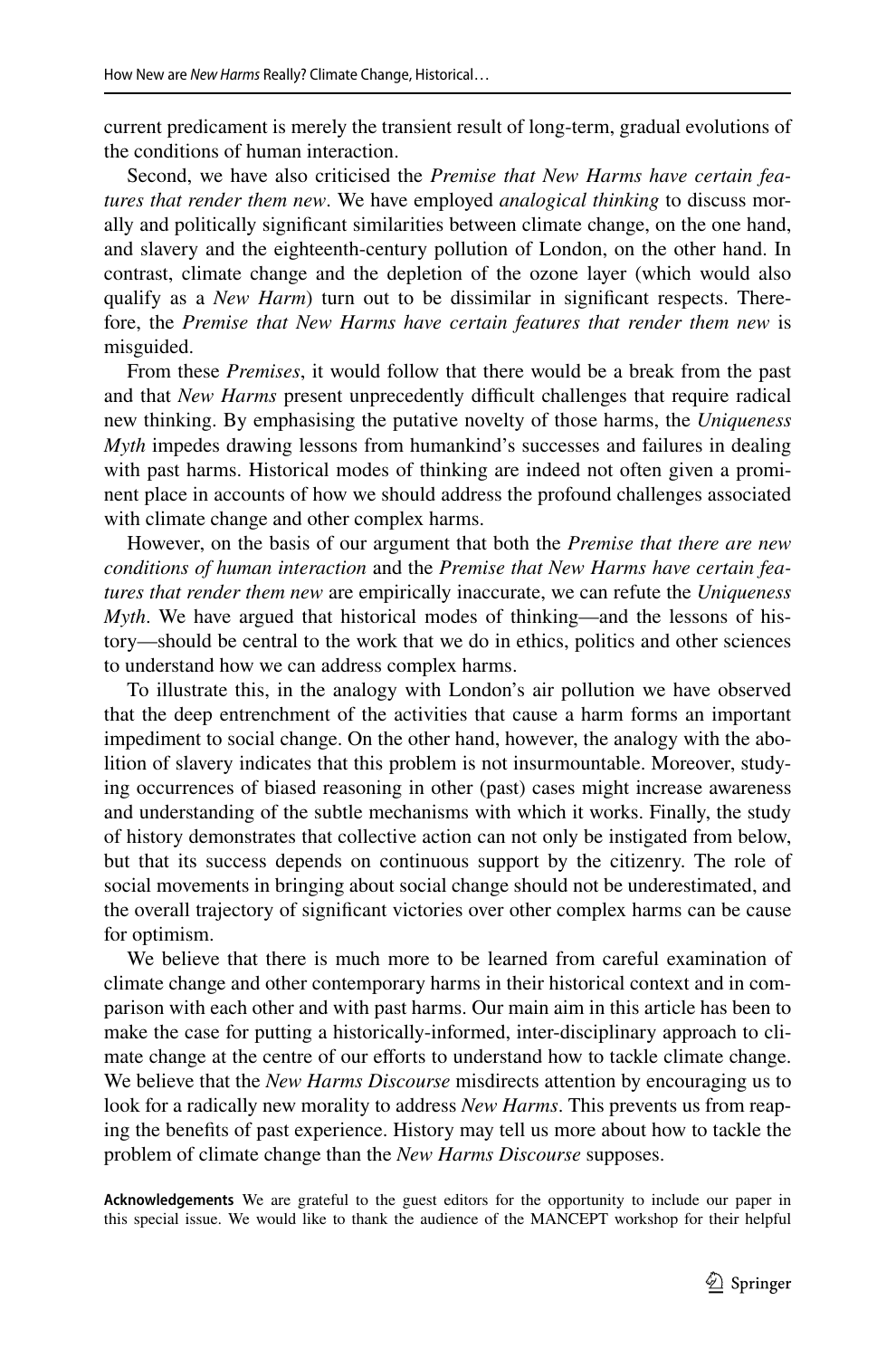comments. We are especially grateful to Christian Baatz and Stijn Neuteleers for their constructive and challenging comments, which have greatly contributed to the quality of the paper.

**Open Access** This article is distributed under the terms of the Creative Commons Attribution 4.0 International License ([http://creativecommons.org/licenses/by/4.0/\)](http://creativecommons.org/licenses/by/4.0/), which permits unrestricted use, distribution, and reproduction in any medium, provided you give appropriate credit to the original author(s) and the source, provide a link to the Creative Commons license, and indicate if changes were made.

# **References**

<span id="page-20-25"></span>*An inconvenient sequel: Truth to power* (2017). [DVD]. Hollywood: Paramount.

<span id="page-20-22"></span>Azar, C. (2007). Bury the chains and the carbon dioxide. *Climatic Change, 85,* 473–475.

<span id="page-20-0"></span>Bell, D. (2013). Climate change and human rights. *WIREs Climate Change, 4,* 159–170.

- <span id="page-20-19"></span>Bell, M., & Davis, D. (2001). Reassessment of the lethal London fog of 1952: Novel indicators of acute and chronic consequences of acute exposure to air pollution. *Environmental Health Perspectives, 109*(3), 389–394.
- <span id="page-20-15"></span>Brimblecombe, P. (2011). *The big smoke: A history of air pollution in London since medieval times*. Abingdon: Routledge.
- <span id="page-20-9"></span>Castells, M. (1996). *The rise of the network society*. Cambridge: Blackwell.
- <span id="page-20-18"></span>Chang, H.-J. (2016). Foreword. In D. Green (Ed.), *How change happens* (pp. xi–xiii). Oxford: University Press.
- <span id="page-20-17"></span>Climate Action Tracker. (2019). Temperatures. <https://climateactiontracker.org/global/temperatures/>. Accessed April 23, 2019.
- <span id="page-20-2"></span>Connell-Smith, G., & Lloyd, H. (1972). *The relevance of history*. London: Heinemann.
- <span id="page-20-1"></span>Cripps, E. (2013). *Climate change and the moral agent: Individual duties in an interdependent world*. Oxford: University Press.
- <span id="page-20-10"></span>Crutzen, P., & Stoermer, E. (2000). The "Anthropocene". *IGBP Newsletter, 41,* 17–18.
- <span id="page-20-14"></span>Davidson, M. (2008). Parallels in reactionary argumentation in the US congressional debates on the abolition of slavery and the Kyoto protocol. *Climatic Change, 86,* 67–82.
- <span id="page-20-11"></span>Diamond, J. (2005). *Collapse: How societies choose to fail or succeed*. New York: Penguin Books.
- <span id="page-20-13"></span>Fox, W. (1792). *An address to the people of Great-Britain, on the propriety of abstaining from West-India sugar and rum*. Boston: Samuel Hall.
- <span id="page-20-6"></span>Frank, A. (1998). *ReOrient: Global economy in the Asian age*. Berkeley: University of California Press.
- <span id="page-20-23"></span>Gardiner, S. (2011a). *A perfect moral storm: The ethical tragedy of climate change*. Oxford: University **Press**
- <span id="page-20-16"></span>Gardiner, S. (2011b). Is no one responsible for global environmental tragedy? Climate change as a challenge to our ethical concepts. In D. Arnold (Ed.), *The ethics of global climate change* (pp. 38–59). Cambridge: University Press.
- <span id="page-20-8"></span>Giddens, A. (2002). *Runaway world: How globalisation is reshaping our lives* (2nd ed.). London: Profle Books.
- <span id="page-20-7"></span>Gills, B., & Frank, A. (1990). The cumulation of accumulation: Theses and research agenda for 5000 years of world system history. *Dialectical Anthropology, 15,* 19–42.
- <span id="page-20-12"></span>Gosseries, A. (2004). Historical emissions and free-riding. *Ethical Perspectives, 11*(1), 36–60.
- <span id="page-20-20"></span>Greater London Authority. (2019). Your views: How can we clean up our air? [https://www.london.gov.](https://www.london.gov.uk/what-we-do/environment/pollution-and-air-quality/your-views-how-can-we-clean-our-air) [uk/what-we-do/environment/pollution-and-air-quality/your-views-how-can-we-clean-our-air](https://www.london.gov.uk/what-we-do/environment/pollution-and-air-quality/your-views-how-can-we-clean-our-air). Accessed April 23, 2019.
- <span id="page-20-5"></span>Green, D. (2016). *How change happens*. Oxford: University Press.
- <span id="page-20-4"></span>Harari, Y. (2015). *Sapiens: A brief history of humankind*. London: Vintage.
- <span id="page-20-24"></span>Heyrick, E. (1836). *Immediate, not gradual abolition; or, an inquiry into the shortest, safest, and most efectual means of getting rid of West Indian slavery*. Philadelphia: Philadelphia Ladies' Anti-Slavery Society.
- <span id="page-20-3"></span>Hobsbawn, E. (2007). *On history*. London: Abacus.
- <span id="page-20-21"></span>Hochschild, A. (2006). *Bury the chains: The British struggle to abolish slavery*. London: Pan Books.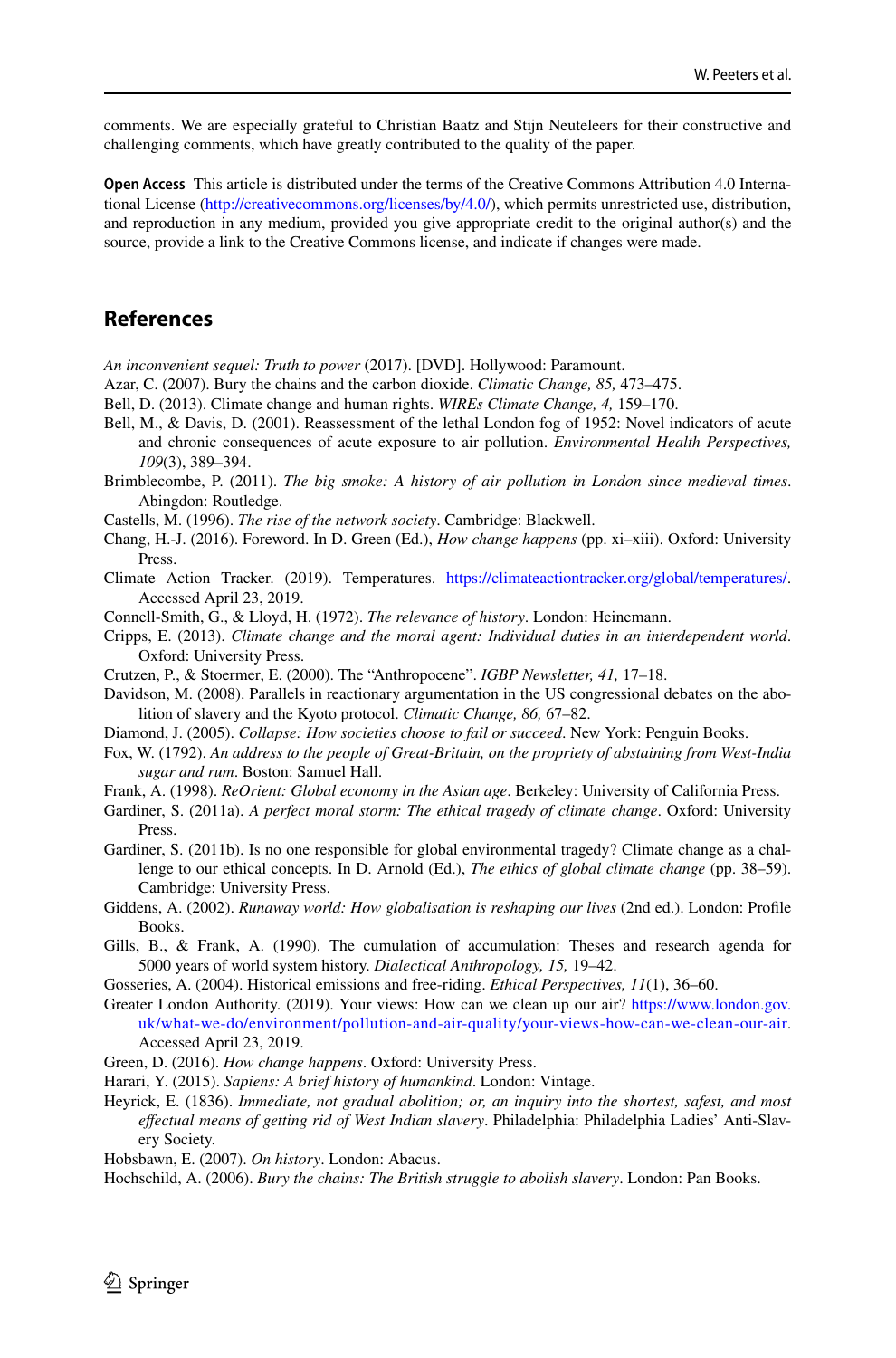- <span id="page-21-26"></span>Hope, M. (2014). Why we may never get a Montreal protocol for climate change. *CarbonBrief*. [https](https://www.carbonbrief.org/why-we-may-never-get-a-montreal-protocol-for-climate-change) [://www.carbonbrief.org/why-we-may-never-get-a-montreal-protocol-for-climate-change](https://www.carbonbrief.org/why-we-may-never-get-a-montreal-protocol-for-climate-change). Accessed April 23, 2019.
- <span id="page-21-0"></span>IPCC. (2014). *Climate change 2014: Synthesis report*. *Contribution of working groups I, II and III to the fifth assessment report of the Intergovernmental Panel on Climate Change* [Core Writing Team, Pachauri R, Meyer L]. Geneva: IPCC. [https://www.ipcc.ch/pdf/assessment-report/ar5/syr/SYR\\_](https://www.ipcc.ch/pdf/assessment-report/ar5/syr/SYR_AR5_FINAL_full_wcover.pdf) [AR5\\_FINAL\\_full\\_wcover.pdf.](https://www.ipcc.ch/pdf/assessment-report/ar5/syr/SYR_AR5_FINAL_full_wcover.pdf) Accessed April 23, 2019.
- <span id="page-21-25"></span>IPCC. (2018). *Special report: Global warming of 1.5°C*. Geneva: IPCC. <https://www.ipcc.ch/sr15/>. Accessed April 23, 2019.
- <span id="page-21-9"></span>Jamieson, D. (1992). Ethics, public policy, and global warming. *Science, Technology and Human Values, 17*(2), 139–153.
- <span id="page-21-4"></span>Jamieson, D. (2006). The moral and political challenges of climate change. In S. Moser & L. Dilling (Eds.), *Creating a climate for change: Communicating climate change & facilitating social change* (pp. 475–482). Cambridge: University Press.
- <span id="page-21-19"></span>Jamieson, D. (2010). Climate change, responsibility, and justice. *Science and Engineering Ethics, 16*(3), 431–445.
- <span id="page-21-5"></span>Jamieson, D. (2011). The nature of the problem. In J. Dryzek, R. Norgaard, & D. Schlosberg (Eds.), *The Oxford handbook of climate change and society* (pp. 38–54). Oxford: University Press.
- <span id="page-21-6"></span>Jamieson, D. (2014). *Reason in a dark time: Why the struggle against climate change failed—and what it means for our future*. Oxford: University Press.
- <span id="page-21-21"></span>Jamieson, D. (2017). Slavery, carbon, and moral progress. *Ethical Theory and Moral Practice, 20,* 169–183.
- <span id="page-21-27"></span>Kaufmann, C., & Pape, R. (1999). Explaining costly international moral action: Britain's sixty-year campaign against the Atlantic slave trade. *International Organization, 53*(4), 631–668.
- <span id="page-21-17"></span>Lewis, S., & Maslin, M. (2015). Defning the Anthropocene. *Nature, 519,* 171–180.
- <span id="page-21-2"></span>Lichtenberg, J. (2010). Negative duties, positive duties, and the 'New Harms'. *Ethics, 120*(3), 557–578.
- <span id="page-21-3"></span>Lichtenberg, J. (2014). *Distant strangers: Ethics, psychology, and global poverty*. Cambridge: University Press.
- <span id="page-21-24"></span>Markowitz, E., & Sharif, A. (2012). Climate change and moral judgement. *Nature Climate Change, 2,* 243–247.
- <span id="page-21-14"></span>Martell, L. (2017). *The sociology of globalization* (2nd ed.). Cambridge: Polity.
- <span id="page-21-7"></span>Moser, S., & Dilling, L. (2006). Toward the social tipping point: Creating a climate for change. In S. Moser & L. Dilling (Eds.), *Creating a climate for change: Communicating climate change and facilitating social change* (pp. 491–516). Cambridge: University Press.
- <span id="page-21-22"></span>Mouhot, J.-F. (2011). Past connections and present similarities in slave ownership and fossil fuel usage. *Climatic Change, 105,* 329–355.
- <span id="page-21-1"></span>Office of the United Nations High Commissioner for Human Rights. (2009). *Report of the Office of the United Nations High Commissioner for Human Rights on the relationship between climate change and human rights (A/HRC/10/61)*. <http://www.refworld.org/docid/498811532.html>. Accessed April 23, 2019.
- <span id="page-21-11"></span>Parft, D. (1987). *Reasons and persons*. Oxford: University Press. **(Edition with corrections)**.
- <span id="page-21-20"></span>Peeters, W., De Smet, A., Diependaele, L., & Sterckx, S. (2015). *Climate change and individual responsibility: Agency, moral disengagement and the motivational gap*. Basingstoke: Palgrave MacMillan.
- <span id="page-21-28"></span>Peeters, W., Diependaele, L., & Sterckx, L. (2019). Moral disengagement and the motivational gap in climate change. *Ethical Theory and Moral Practice*. <https://doi.org/10.1007/s10677-019-09995-5>.
- <span id="page-21-12"></span>Plumb, J. (1969). *The death of the past*. London: MacMillan Press.
- <span id="page-21-23"></span>Rönnbäck, K. (2014). Slave ownership and fossil fuel usage: A commentary. *Climatic Change, 122,* 1–9.
- <span id="page-21-15"></span>Ruddiman, W. (2013). The Anthropocene. *Annual Review of Earth and Planetary Sciences, 4,* 45–68.
- <span id="page-21-10"></span>Scheffler, S. (1995). Individual responsibility in a global age. *Social Philosophy and Policy*, 12(1), 219–236.
- <span id="page-21-18"></span>Scheffler, S. (2013). *Death and the afterlife*. Oxford: University Press. (ed. by Niko Kolodny).
- <span id="page-21-16"></span>Stefen, W., Crutzen, P., & McNeill, J. (2007). The Anthropocene: Are humans now overwhelming the great forces of nature? *Ambio, 36*(8), 614–621.
- <span id="page-21-8"></span>Tosh, J. (2008). *Why history matters*. Basingstoke: Palgrave MacMillan.
- <span id="page-21-13"></span>Tosh, J. (2015). *The pursuit of history: Aims, methods and new directions in the study of history* (6th ed.). London: Routledge.